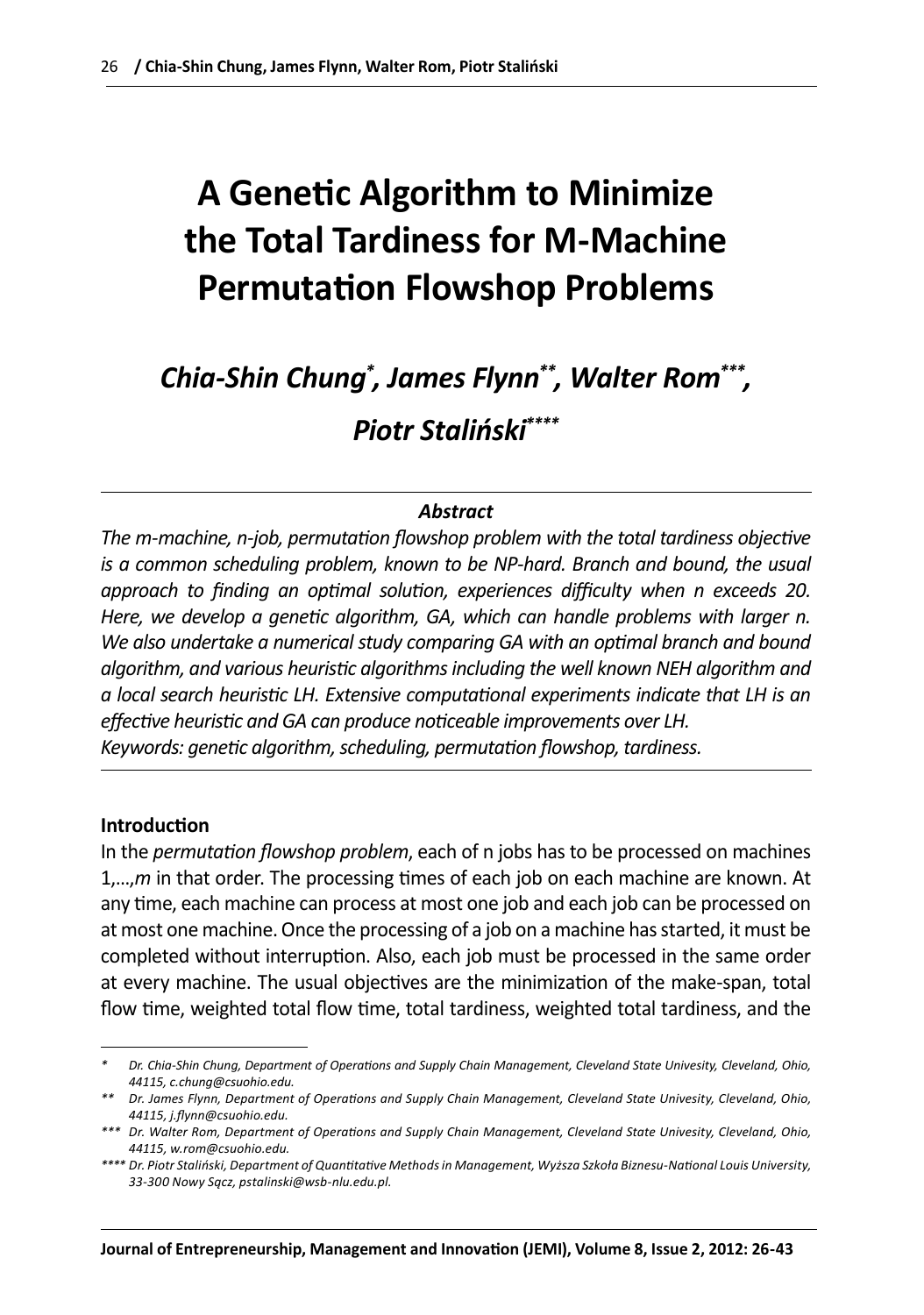number of jobs late (see Pinedo 2002 for a review of the general flowshop problem). This article deals specifically with the objective of minimizing the total tardiness; however, its results can be adapted to other objectives. Tardiness equals the amount by which a job's completion time exceeds its due date. Practical effects of tardiness might include contractual penalty costs and loss of customer goodwill. Koulamas 1994 provides a general review of scheduling problems with tardiness criteria.

Schedules where each job must be processed in the same order at every machine are called *permutation schedules*. For  $m \le 2$ , the restriction to such schedules is harmless; however, for larger m, there might exist a general schedule that performs better than any permutation schedule (Pinedo 2002). Finding such a schedule is often computationally impractical; moreover, as discussed in Kim 1995 there are many real situations where only permutation schedules are feasible. Most approaches restrict attention to permutation schedules.

Most optimal algorithms for single machine tardiness problems combine dynamic programming or branch and bound with decomposition properties developed by Lawler 1997, Potts and Wassenhove 1982, and Szwarc 1993. Szwarc et al. 1998 employ an improved decomposition rule, which allows them to solve problems with *n* = 300. For multi-machine tardiness problems, Vallada et al. 2008 report that the literature contains only a handful of papers dealing with optimal algorithms. Kim 1995 applies branch and bound using a "backward branching" scheme. His results include a problem size reduction procedure, which sometimes yields a problem with a smaller *n*. More recently, Chung et al. 2006 obtain a more effective branch and bound algorithm by combining a different branching scheme with better bounds. Extensive computational experiments involving over 40,000 test problems suggest that Chung et al. 2006 can handle problems with *n* ≤ 20, but often experiences difficulty for problems with larger n. This is not surprising, since the m machine permutation flow shop problem with the total tardiness objective is NP-hard for *m* ≥ 1 (Pinedo 2002).

A practical way of dealing with multi-machine tardiness problems is to develop effective heuristic solutions. Kim 1993 evaluates several heuristics and recommends an adaptation of the NEH algorithm of Nawaz et al. 1993, while Armentano and Ronconi 1999 propose a tabu search heuristic, which they compare with the NEH heuristic and the optimal branch and bound algorithm of Kim 1995. See Framinan et al. 2005, Kim 1993, Ruiz and Maroto 2005, and Vallada et al. 2008 for reviews of the literature on heuristic algorithms.

This article develops a genetic algorithm heuristic for multi-machine permutation flowshop problems with the total tardiness objective. It fills a gap by providing a solution procedure for problems that are not solvable by the branch and bound algorithm of Chung et al. 2006. The genetic algorithm concept, due to Holland 1975, has been successfully applied to many combinatorial optimization problems (see Reeves 1997). For flowshop problems, Arroyo and Armentano 2005, Etiler et al. 2004, and Tang and Liu 2002, respectively, present genetic algorithms for multi-objective criteria, the makespan objective, and the total flow time objective.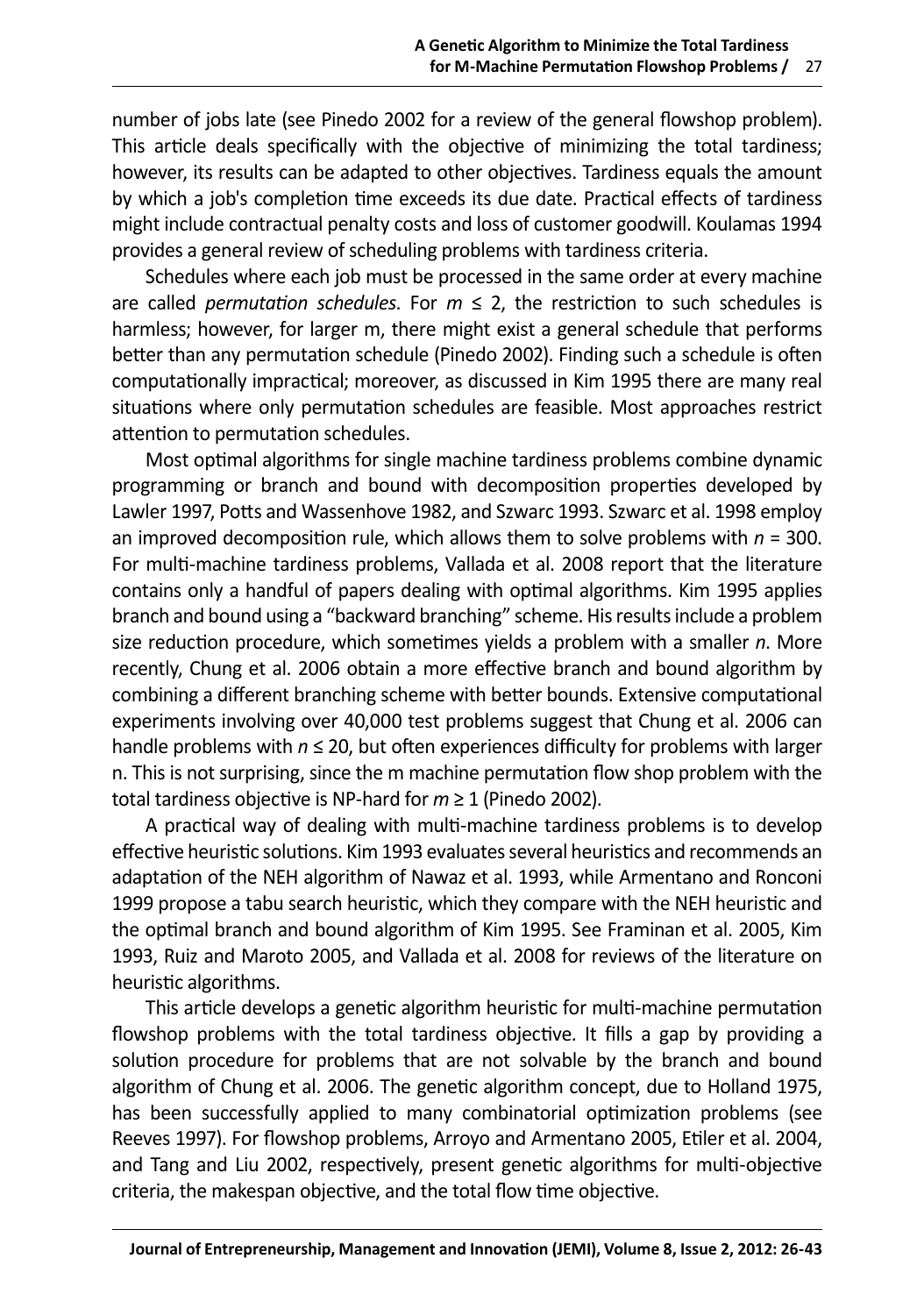How useful a heuristic solution is depends on how well it performs against an optimal solution. Although the ideal way to evaluate performance is through comparison studies, such studies are rarely reported in articles dealing with genetic algorithms for multi-machine scheduling problems, possibly because effective optimal algorithms are often unavailable. One advantage of this article is that the authors had developed the most up to date optimal algorithm for multi-machine tardiness problems and could use it to evaluate the performance of their genetic algorithm heuristic. Our numerical study finds that the genetic algorithm performs remarkably well making it a practical substitute for an optimal algorithm when *n* ≥ 15.

§2 introduces notation and describes steps that precede our various algorithms. One of these steps is a local search heuristic, LH, which provides a starting solution for our genetic algorithm, GA. §3 describes GA in detail. Some of its notable features include clone removal, maintenance of two populations with immigration, and probabilistic local search, *i.e*., each time one finds a new solution, one performs a local search with a given probability. §4 reports on a numerical study that compares the performance of GA, the branch and bound algorithm of Chung et al. 2006, and various heuristic algorithms. Finally, §5 states our conclusions.

## **Notation and Preliminaries**

This section introduces notation and describes two steps that precede our branch and bound and genetic algorithms. The first step is a problem size reduction procedure of Kim 1995, which sometimes yields problems with reduced n that are easier to solve. The second step is a local search heuristic, LH, which extends the well-known NEH algorithm (see Kim 1993 and Nawaz et al. 1983) and outperforms the *m*-machine heuristic of Chung et al. 2002 and Chung et al. 2006. LH provides a starting solution for our genetic and branch and bound algorithms.

*Notation*. For *i* = 1,…,*n, k* = 1,…,m, and any algorithm, A, for generating a schedule, denote

- *pik* processing time of job *i* on machine *k*,
- *di* due date of job *i*,

 $q^A$  total tardiness under the schedule generated by A.

Next, turn to Kim's problem size reduction procedure. By Proposition 7 of Kim 1995, the completion time of all jobs is bounded above by

$$
K = \min \bigg[ \Big\{ \sum_{i=1}^{n} p_{i(\max)} + (m-1) \max_{1 \leq i \leq n} p_{i(\max)} \Big\}, \Big\{ \sum_{j=1}^{n} p_{(\max)j} + (n-1) \max_{1 \leq j \leq m} p_{(\max)j} \Big\} \bigg]
$$

where *pi(max)* = max*1≤j≤m pij* and *p(max)j* = max*1≤j≤npij*. Jobs whose due dates exceed *K* have zero tardiness and can be scheduled last. Kim calls these jobs *dominated jobs*, since schedules where they precede other jobs are dominated by other schedules. This leads to the following procedure. Find all dominated jobs. Schedule them in the last available positions in ascending order of their due dates. Then delete them from the problem. Finally, reduce *n* and re-label jobs accordingly. Repeat until either a problem is found with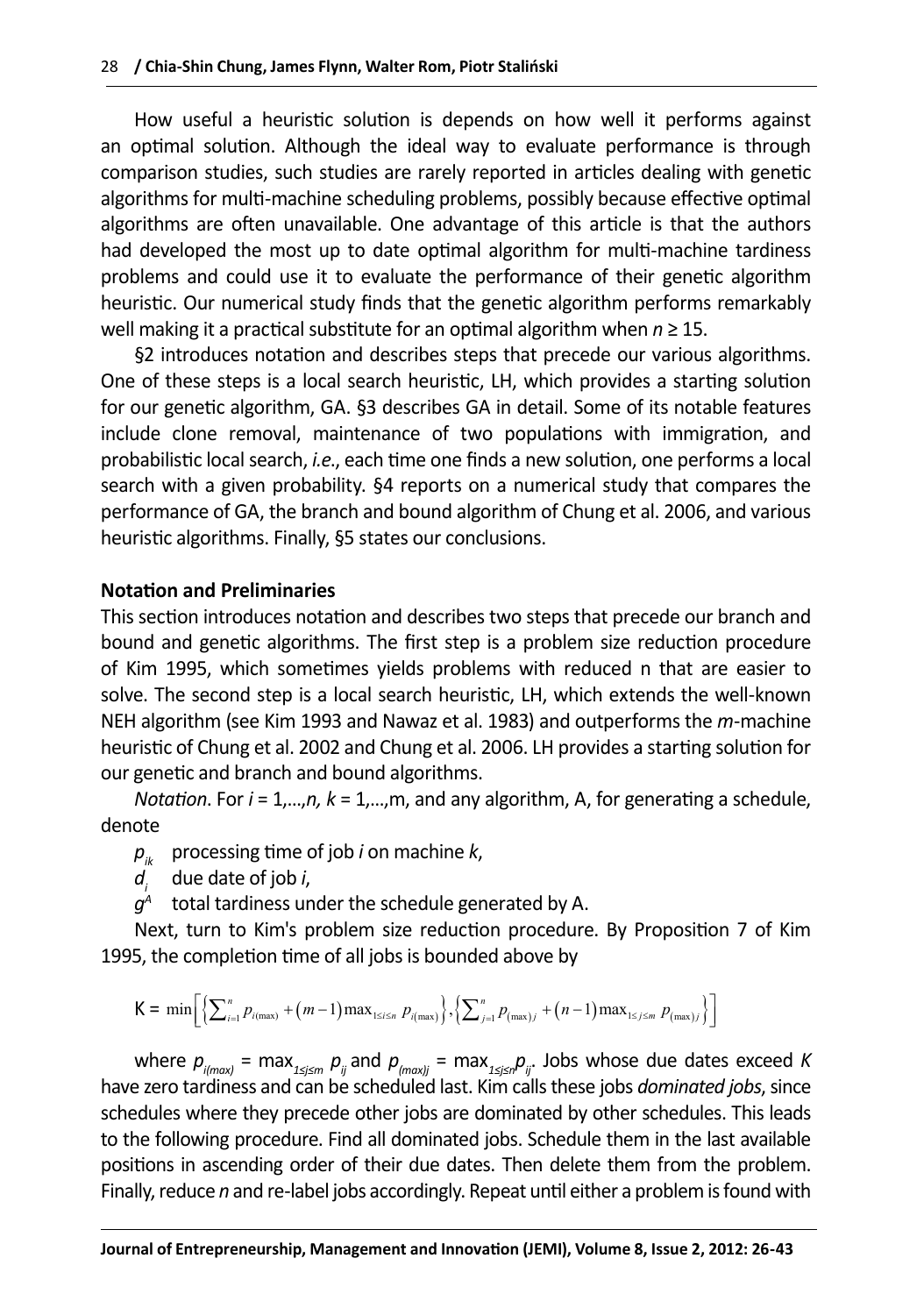no dominated jobs or *n* has been reduced to 0. Let *nr* denote the value of the *reduced n* obtained by this procedure. From the above analysis, there exists an optimal schedule where the deleted jobs are placed in positions  $n_r$ +1 through  $n$  in ascending order of their due dates. Given such a schedule, the total tardiness of the deleted jobs equals 0. Hence, for problems with  $n_{\rho}$  equal to 0, the EDD schedule is optimal and the optimal total tardiness equals 0. Our local search heuristic, LH, below applies when  $n_{_{\rm r}}$  > 0.

Our heuristic, LH, combines Kim's reduction procedure above with the procedure below, which depends on a single parameter, MAXREP. First, compute the EDD schedule. Stop if this step (or any of the steps below) yields a zero tardiness schedule. Second, compute the NEH schedule (see below). Third, starting with EDD as the initial incumbent, apply the ENS (extensive neighborhood search) algorithm of Kim 1993. ENS visits all neighbors of the current incumbent schedule, where a neighbor is obtained by interchanging a pair of jobs. If the best (in terms of the objective function) of the *n*(*n*-1)/2 neighbors is better than the incumbent, this best schedule becomes the new incumbent. Repeat until the best neighbor is no better than the current incumbent or the number of repetitions exceeds MAXREP. Fourth, apply ENS with NEH as the initial incumbent. Among the schedules obtained above, select the one with the smallest tardiness. Evaluating the tardiness of a schedule requires *O (mn)* calculations. Hence, visiting all neighbors of a given schedule requires *O (mn3 )* calculations. For the nontrivial test problems of §4, the mean computation time for LH ranged from 0.001 seconds for *n* = 15 to 1.3 seconds for *n* = 120. Note that for these test problems, replacing EDD above with the more complicated *m*-machine heuristic of Chung et al. 2002 and Chung et al. 2006 has a negligible effect on performance.

This section closes with a description of our implementation of the NEH algorithm. Let *σ = (σ(1),..., σ(s))* denote a *partial schedule* of *length s*, where 0 *≤ s ≤ n*, indicating that job *σ(j)* occupies the *j*th position on each machine, for 1 *≤ j ≤ s*. A partial schedule of length 0 is the null schedule, and a partial schedule of length *n* is a complete schedule. For each job *i* not included in *σ*, define *Ci (σ)* as the *makespan* of the partial schedule *(σ(1),..., σ(s),i)*. The NEH algorithm constructs a sequence of partial schedules of successively increasing lengths until a complete schedule of length *n* is obtained. First, NEH uses a *dispatching rule* to select a job *i* for a partial schedule *(i)* of length 1. Next, for *s* = 1 to *n -* 1, NEH gets a partial schedule of length *s*+1 from a partial schedule of length *s* using three steps. The first step selects a job *i* not included in the partial schedule *σ* using the dispatching rule. The second step lists the *s*+2 partial schedules of length *s*+1 that can be obtained by inserting job *i* at some position in the partial schedule *σ*. (Job *i* could be inserted before job *σ(1)*, after job *σ(s)*, or between jobs *σ (j)*and *σ(j+1)*, where 1 ≤ *j* < *s*.) The third step selects one of these *s* +2 partial schedules according to some *objective*. Our version of the NEH algorithm is different from the one in Nawaz et al. 1983, which used maximization of the total processing time  $\sum_{k=1}^m p_{ik}$  for dispatching and minimum makespan as the objective. Following Armentano and Ronconi 1999, we use the MDD (modified due date rule) for dispatching, which selects the job *i* that minimizes max(d<sub>,</sub>C<sub>,</sub>(σ)). For the objective, we use minimum total tardiness with minimum makespan as a tiebreaker.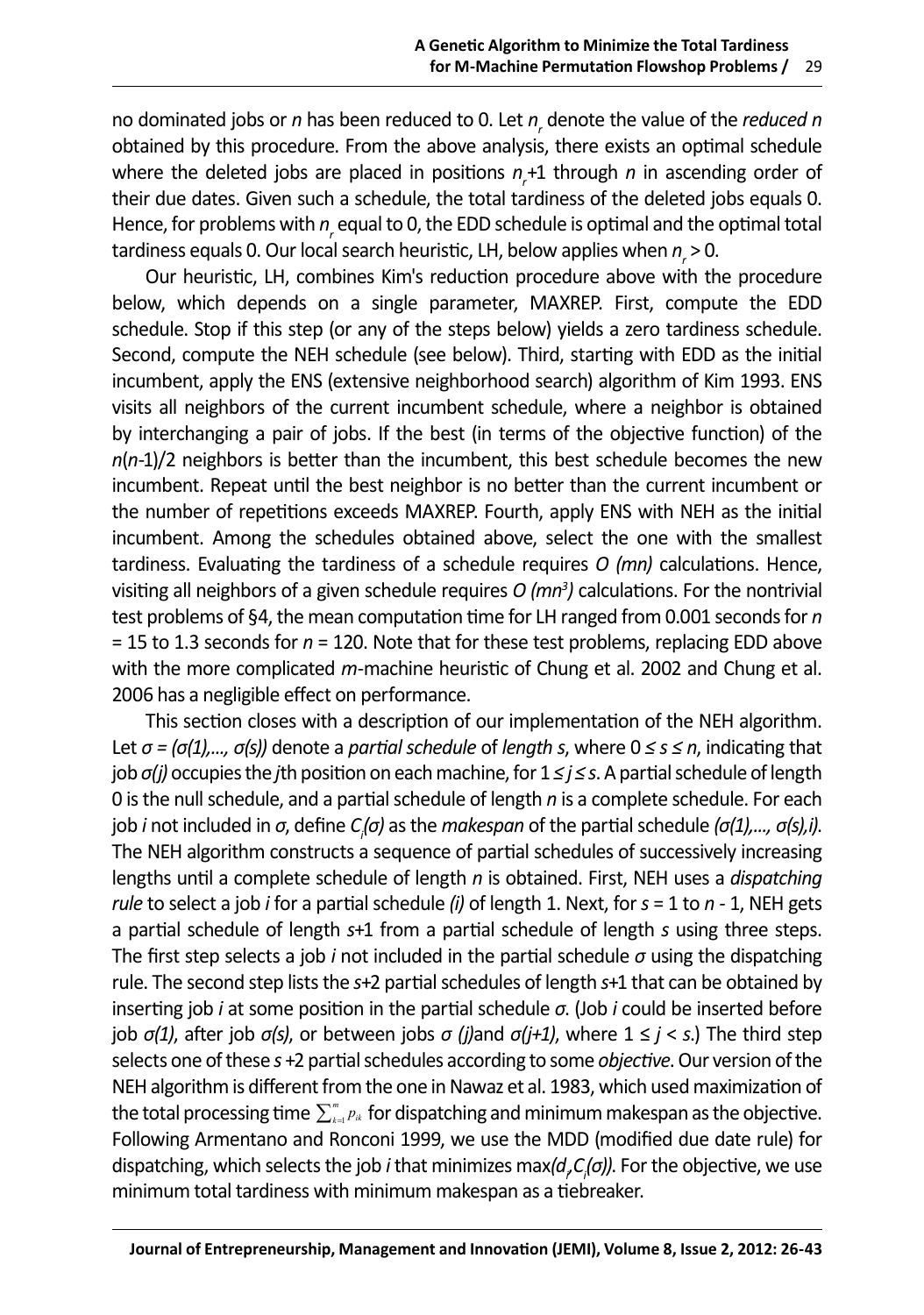## **The Genetic Algorithm**

Maintaining a population of solutions, genetic algorithms imitate genetic evolution. Periodically, the "fittest" members of the current population or generation breed to produce the next generation. Traits are passed on from parents to offspring in ways that resemble genetic mechanisms such as selection, crossover and mutation. The genetic algorithm stops after a finite number of generations with the best solution found as the proposed solution. For our genetic algorithm, GA, each solution or schedule  $s = (s_{1}, s_{2},...,s_{n})$  is an element of X, the set of all permutation of the integers 1 through *n*. For  $t = 1$ , 2,..., $t_{max}$ , the tth generation  $S^{(t)} = \{s_1^{(t)}, s_2^{(t)},..., s_N^{(t)}\} \subseteq X$ , where the *population size N* is a multiple of 4 and the *maximum generation number t<sub>max</sub>* is a positive integer. For  $s \in X$ , let  $q(s)$  denote the total tardiness of the schedule s. Also, let *s\** denote the incumbent best schedule, i.e., the current best solution found, and let *g\* =g(s\* )*. Note that each evaluation of *g(s)* requires *0(mn)* calculations.

Under GA, initial values of *s\** and *g\** are provided by the local search heuristic, LH, of §2. The first generation *S(1)* consists of the schedules produced by EDD, NEH, ENS starting from EDD, ENS starting from NEH (see §2 for definitions), and *N-4* schedules chosen at random. Subsequently, for *t* = 1, 2, ..., *t max* - 1, generation *t* +1 is obtained from generation *t*, using the selection, crossover, mutation, and clone removal, immigration, and local search procedures described next.

*Selection*. One half of generation *S(t)* is selected for breeding. Generation *S(t+1)* will then consist of these breeders and their offspring. Selection depends on two positive valued parameters, an *elitism factor*,  $p_{\text{air}}$ , and a *spread factor*,  $p_{\text{good}}$ . Specifically, each *s*  $\in$  *S*<sup>(t)</sup> is assigned a *fitness value, f(s)*, as follows. If *g(s)*  $\leq$  *g*<sup>\*</sup> + *p<sub>olit</sub>*, then *f(s)* = *g(s)*; else *f(s)* =  $g(s)(1+\varepsilon)$ , where each  $\varepsilon$  is a uniform random variable on  $[0, p_{\text{good}}/t]$  and is statistically independent of all other  $\varepsilon$ . In words, fitness equals tardiness if tardiness is within  $p_{\text{eff}}$ of the best tardiness value found; else fitness equals tardiness plus a perturbation times tardiness. (Since the objective function is to be minimized, schedules with smaller fitness values tend to be more desirable.) Solutions are ranked in ascending order of fitness with ties broken arbitrarily and the *N*/2 solutions with the smallest fitness values are selected for breeding. Specifically, for  $j = 1$  to N/4, solutions  $s_{2j-1}^{(t)}$  and  $s_{2j}^{(t)}$  produce two offspring using the crossover operation below. Note that since  $p_{\text{send}}/t$  decreases with *t*, selection depends more on *g(s)* as the *generation number t* increases.

*Crossover*. GA employs a two point crossover to generate two offspring from two parents. This procedure requires that *n* ≥ 4. First, we randomly generate two distinct integers,  $n_{_1}$  and  $n_{_2}$ , strictly between 1 and  $n$ . Second, we obtain trial offspring as follows. If  $n_1 < n_2$ , offspring are generated by exchanging jobs in positions  $n_2$  through  $n_1$ . If  $n_1 > n_2$ , offspring are generated by exchanging jobs outside positions  $n_2$  through  $n_1$ . These trial offspring need not correspond to feasible schedules, since some jobs may be duplicated and others may be missing. We must correct them by replacing duplicated jobs with missing jobs. The example below illustrates how we do this.

*A crossover example*. Let *n* = 8, *n*<sub>1</sub> = 3, and *n*<sub>2</sub> = 5. Let parent 1 = (5,2,3,8,4,6,7,1) and parent 2 = (3,5,6,4,2,7,1,8). Then trial offspring 1 = (5,2,**6,4,2**,6,7,1), which duplicates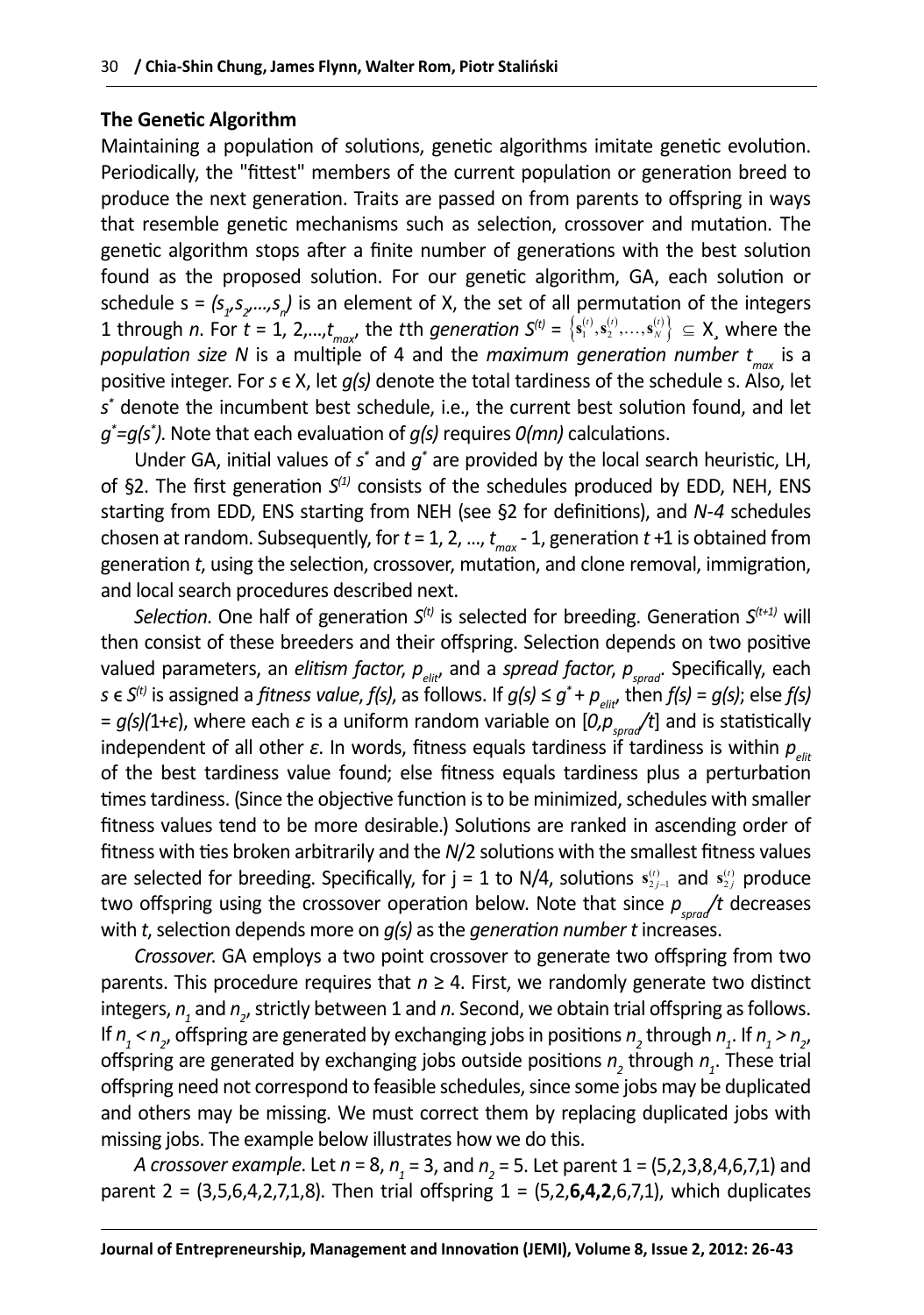jobs 2 and 6, but misses jobs 3 and 8. Similarly, trial offspring 2 = (3,5,**3,8,4**,7,1,8), which duplicates jobs 3 and 8, but misses jobs 2 and 6. Note that the exchanged jobs are boldfaced. For *j* = 1 and 2, we correct trial offspring *j* by replacing its non-boldfaced duplicate jobs by its missing jobs, using the same order as parent *j*. Here, we replace the non-boldfaced 2 and 6 in trial offspring 1 by 3 and 8, respectively, because 3 precedes 8 in parent 1. This procedure yields offspring 1 = (5,3,**6,4,2**,8,7,1) and offspring 2 = (6,5,**3,8,4**,7,1,2).

*Mutation*. GA uses two methods to perform a mutation *on a solution: exchange* and *inversion*. In an exchange, one randomly generates an integer  $n_{j}$ , where  $1 \leq n_{j}$  < *n*, and then exchanges the jobs in position  $n_{_1}$  and  $n_{_1}$  + 1. In an inversion, one randomly generates two integers  $n_1$  and  $n_2$ , where  $1 \leq n_1 < n_2 \leq n$ , and then reverses the order of the jobs in positions  $n<sub>1</sub>$  through  $n<sub>2</sub>$ . When applied to a *population*, our mutation procedure depends on a *mutation parameter*  $p_{muto}$ , where  $0 \le p_{muto} \le 1$ , as follows. For each solution s in the population, one applies a mutation to s with probability  $p_{\text{muth}}$ . Note that mutations are never performed when  $p_{\text{muth}} = 0$ .

*Clone removal*. One can increase diversity by eliminating *clones* or duplicate solutions from the population. Clone removal is important because it eliminates the real possibility that all solutions in the population are the same. Checking the population for identical schedules is demanding computationally, however. To reduce computation time, our clone removal procedure compares the objective function values of schedules rather than the schedules themselves. Whenever two or more schedules have the same objective function values, we perform a mutation on all but one of them.

*Probabilistic local search*. One can often improve on a given solution s by examining the objective function values of all of its *neighbors*. If the smallest objective function value of the neighbors of s improves on *g(s)*, then a neighbor with the smallest objective function value replaces s. Our implementation of local search depends on a *local search parameter*  $p_{\text{loc}}$ , where  $0 \le p_{\text{loc}} \le 1$ , as follows. Each time a new solution is obtained in Steps 1 though 4 below, one performs a local search with probability  $p_{\text{loc}}$ . One can, of course, prevent local searches by setting  $p_{\text{loss}} = 0$ . Note that probabilistic local search has been used before, e.g., Ombuki and Ventresca 2004 incorporate it in a genetic algorithm for job shop scheduling.

*Neighborhood definition*. Under LH, the local search heuristic of §2, a neighbor of solution is defined through the exchange of an arbitrary pair of jobs, resulting in each solution having *O(n2 )* neighbors. A pilot study, however, found that the computations for GA were too burdensome under this definition. To ensure that each solution has only *O(n)* neighbors, GA defines neighbor *via generalized adjacent pairwise* interchanges, i.e., the interchange of jobs in any positions *j* and *j + l*, where *1 ≤ j, j + l ≤ n*, and *1 ≤ l ≤ k*, for some prescribed positive integer *k*. (This type of interchange reduces to an *adjacent pairwise* interchange when *k* = 1.) Since evaluating any *g(s)* requires *O(mn)* calculations, a local search requires *O(mn<sup>2</sup>)* calculations. Our pilot study found that *k* = 5 was effective in trading off solution quality versus computation time, so the value *k* = 5 is used in all of our reported results.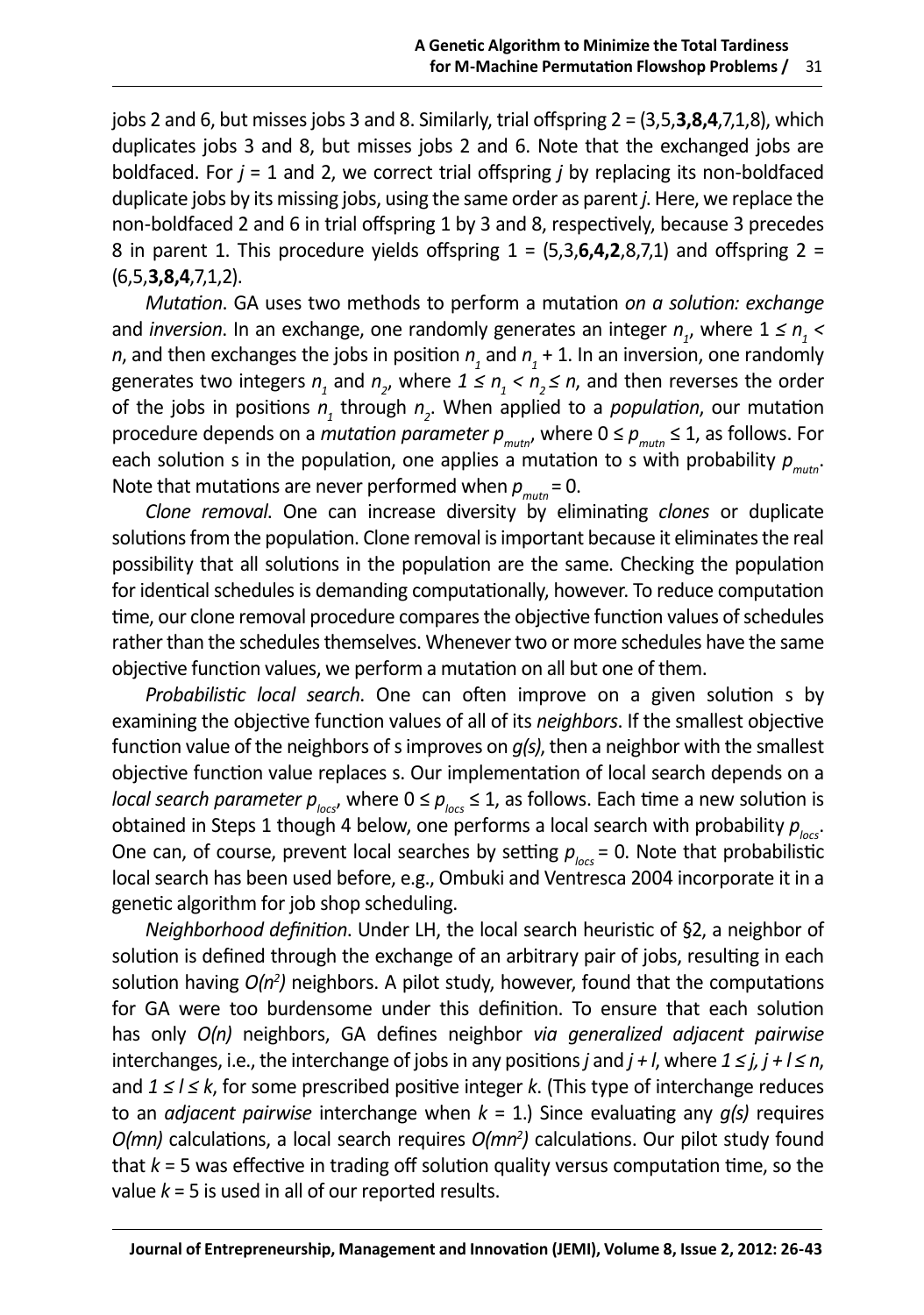Other local search methods are possible. First, our method performs exactly one pass through the neighbors of s. One alternative is to perform two passes when the first pass results in an improvement. Another is to make multiple passes, stopping when a pass makes no improvement. (This is used for LH and leads to a true local optimal solution.) Second, the neighbors of s could consist of *circular rotations* of the form, (s<sub>k</sub>,...,s<sub>n</sub>,s<sub>1</sub>,...,s<sub>k-1</sub>), where 1 < k ≤ n. Our pilot study indicated that the solution quality and computation time trade-offs are better under our local search method and our neighborhood definition.

*Termination criterion*. GA stops before *t* exceeds *t max* or when the number of successive generations with no improvement in the incumbent best schedule equals a stop parameter,  $p_{\text{stop}}$ , whichever occurs first. Of course, GA keeps track of the generation number *t limp* where the last improvement occurred.

The five-step scheme below is controlled with the flag NOCLONE. This flag determines whether the clone removal operator is executed in Step 4 below. Notice that at the end of Steps 2, 3, and 4, our algorithm calls a procedure *update*. If the best solution in the current population is better than the incumbent solution, the update procedure replaces the incumbent solution with the best solution and sets *t limp = t*.

- Step 1. Obtain the initial population and initialize the incumbent solution. Set  $t = 1$ and *t limp* = 0.
- Step 2. Use the selection and crossover procedures to generate a new population and call update.
- Step 3. Apply the mutation procedure to the population and call update.
- Step 4. If NOCLONE = TRUE, then apply the clone removal procedure and call update.
- Step 5. If  $t = t_{max}$  or  $t t_{limp} = p_{stop}$  then stop; else set  $t = t + 1$  and go to Step 2.

*Multiple populations and immigration*. One way of maintaining diversity is to have multiple populations and to apply the five-step scheme above to each population. The best of the solutions obtained for the individual populations would then be the final solution. Note that given multiple populations, one also has the option of allowing or not allowing immigration between populations. GA employs two populations and incorporates the flag, IMMIGRATION, which determines whether there is immigration. If IMMIGRATION = TRUE, then the overall computations are controlled by an *periodicity parameter, p<sub>perd</sub>*, as follows: Every  $p_{\text{perd}}$  periods 20% of the solutions in each population are selected at random and transferred to the other population.

In summary, GA incorporates eight parameters, N,  $t_{max}$ ,  $\rho_{stop'}$ ,  $\rho_{eit'}$ ,  $\rho_{spot'}$ ,  $\rho_{mutr'}$ ,  $\rho_{locs'}$ *p<sub>perd</sub>*, together with two flags, NOCLONE and IMMIGRATION, combined with two types of mutation. Selecting options for GA entails trade-offs between the computation time and the solution quality. For example, increasing N,  $t_{\sf max}^{\phantom{\dagger}}$   $\rho_{\sf \sf \scriptscriptstyle locs}^{\phantom{\dagger}}$  and  $\rho_{\sf \scriptscriptstyle stop}^{\phantom{\dagger}}$  tends to make the computation time worse and the solution quality better.

To simplify the numerical analysis of §4, we undertook a pilot study involving an extensive number of test problems with a variety of options and found several apparent trends: First, the type of mutation does not affect the average solution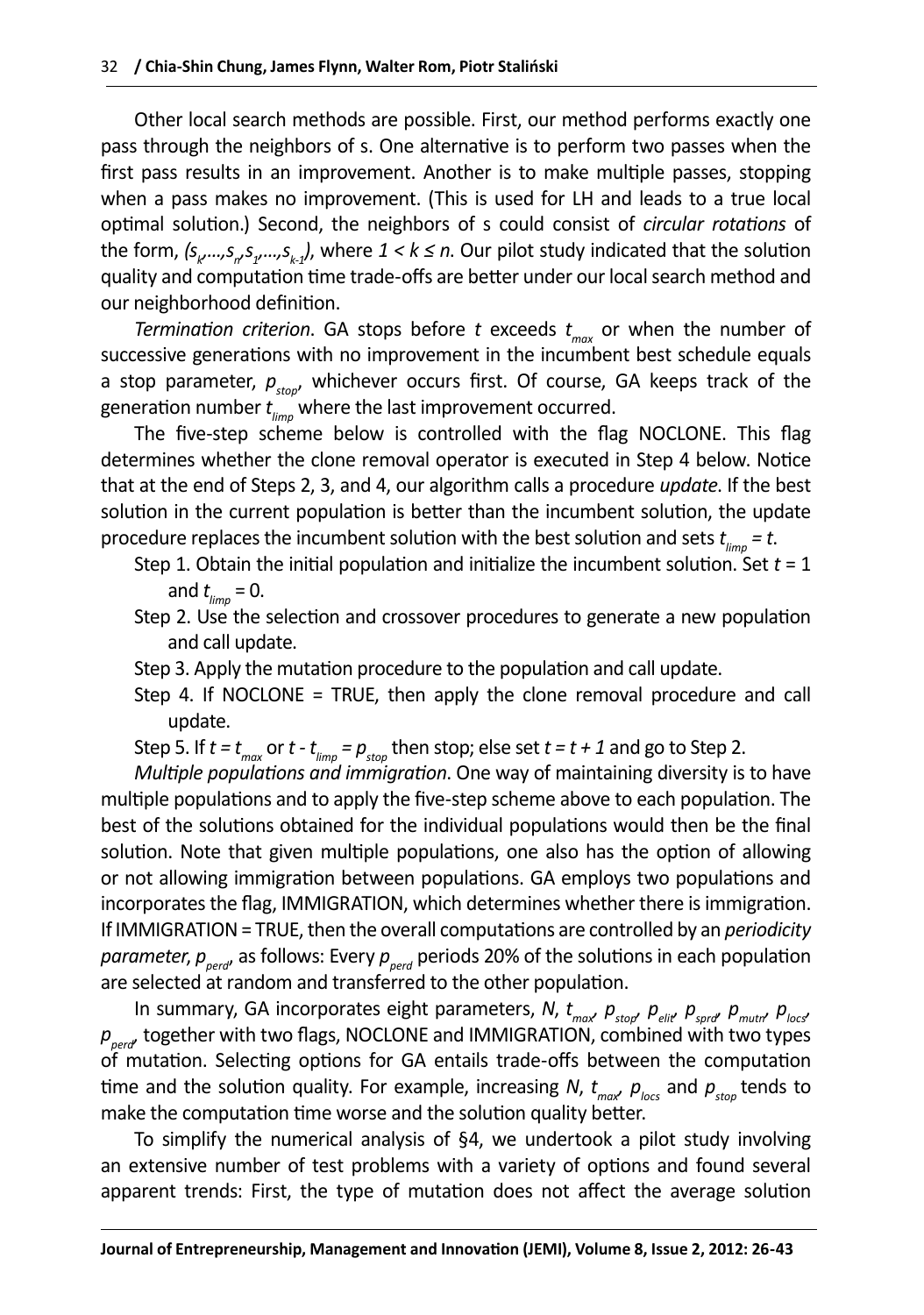quality and computation time. Second, setting NOCLONE and IMMIGRATION equal to TRUE does a good job of trading-off average solution quality and average computation time. Given these results, the test problems reported in §4 have NOCLONE and IMMIGRATION set equal to TRUE. These problems also employ only the exchange method of mutation. Our pilot study tested  $N = 120$ , 160, and 200 and  $p_{\text{pert}} = 20$ , 40, and 60 and found negligible differences in performance. Values of *t max* up to 10000 combined with various values of,  $\rho_{_{stop'}}$   $\rho_{_{elit'}}$   $\rho_{_{spot}}$   $\rho_{_{muttr'}}$  and  $\rho_{_{loc}}$  were also tested. There seemed to be little advantage to increasing *t max* beyond 5000 or *pstop* beyond 400. Also  $p_{\text{eff}}$  = 0.10,  $p_{\text{surf}}$  = 0.05, and  $p_{\text{matter}}$  = 0.15 performed well. Therefore, the test problems of §4 employ the following values:

N = 120, *t max* = 5000, *pstop* = 400, *pelit* = 0.10, *psprd* = 0.05, *pmutn* = 0.15, *pperd* = 40.

One of our striking findings is that small values of  $p_{\text{box}}$  are effective in trading-off computation time and solution quality. Our original plan was to compare the options *never use local search* ( $p_{\text{loc}}$  = 0) and *always use local search* ( $p_{\text{loc}}$  = 1). Neither option did well in our pilot study. The first had problems with solution quality, while the second had problems with computation time. Our choice of probabilistic local search is designed to circumvent such problems. §4 performs a sensitivity analysis on  $p_{\text{loc}}$  that compares the values 0, 0.01, 0.10, and 1. Its results suggest that  $p_{\text{box}} = 0.01$  or 0.10 are good choices.

## **Numerical Study**

This section reports on a numerical study that assesses the effectiveness of GA, our genetic algorithm, BB, the branch and bound algorithm of Chung et al. 2006, and LH, the local search heuristic of §2. Measuring the performance of these algorithms when *n* is large is not straightforward because optimal solutions are not always readily obtainable. We deal with this issue as follows. *First*, we evaluate LH by comparing it with the well known NEH algorithm, which is sometimes used as a benchmark in numerical studies (e.g., see Armentano and Ronconi 1999 and Etiler et al. 2004). Our numerical results find that LH significantly outperforms NEH, which suggests that LH is a more appropriate benchmark than NEH. *Second*, we evaluate GA and BB by comparing them with LH. *Third*, we further evaluate GA by comparing its objective function with an optimal objective function for test problems where BB provides an optimal solution. Note that most test problems with *n* ≤ 20 are solved to optimality by BB.

Our test bank consists of 2160 randomly generated problems encompassing a wide variety of situations, with *n* assuming the values, 10, 15, 20, 30, 60, and 120. The numerical results suggest that LH is an effective heuristic and that both BB and GA can yield noticeable improvements over LH-at the cost of extra programming effort and computation time. In terms of trading-off computation time and solution quality, BB is superior to GA for *n* = 10 while GA is superior to BB for *n* ≥ 20. When *n* = 15, both algorithms perform acceptably, but GA has the advantage with computation time. For large n, the solution quality under BB is much worse that under GA and not much better than under LH. Finally, a sensitivity analysis indicates that GA does well for small values of  $p_{\text{loc}}$ , the local search probability.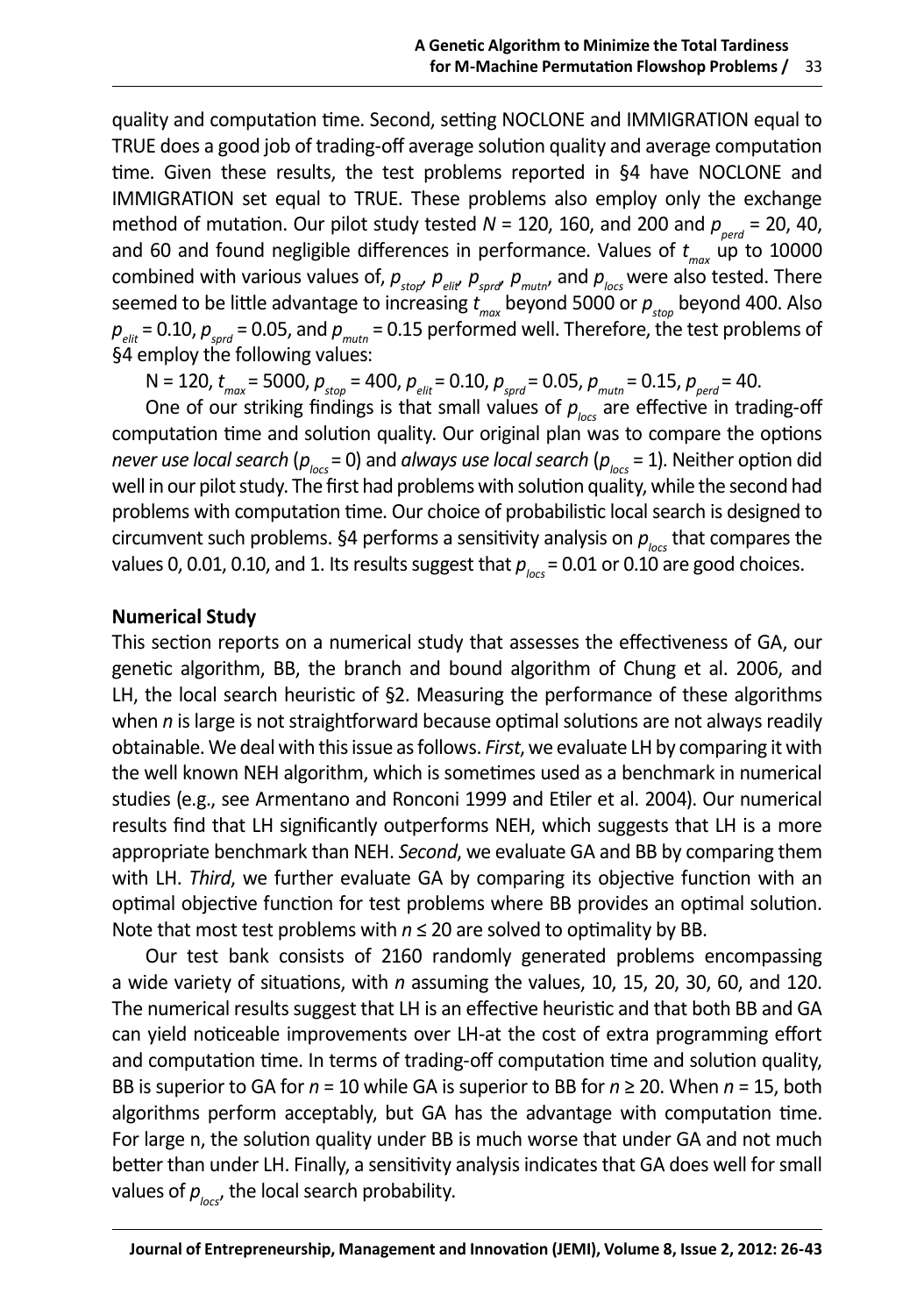Turn to our problem generation procedure. All processing times are generated by the scheme of Chung et al. 2002, and Chung et al. 2006. Specifically, for *i* = 1,…,*n* and  $k = 1,...,m$ ,  $p_{ik}$  has a discrete uniform distribution on  $[a_{ik}, b_{ik}]$ , where  $a_{ik}$  and  $b_{ik}$  depend on a trend and a correlation factor. A positive trend in the processing time for job *i*  indicates that  $p_k$  is increasing in k, while a negative trend indicates that  $p_k$  is decreasing in *k*. Similarly, a correlation between the processing times of job *i* exists if  $p_{i},...,p_{i}$ are consistently relatively large or relatively small. For problems with correlation, additional integers,  $r_{\gamma}$  *i = 1,...,n*, are randomly drawn from {0,1,2,3,4}. Depending on the existence of a trend and/or a correlation, we obtain the following six *p-types*.

(I) Neither correlation nor trend:  $a_k = 1$  and  $b_k = 100$ .

(II) Correlation only:  $a_{ik} = 20 r_i$  and  $b_{ik} = 20 r_i + 20$ .

(III) Positive trend only:  $a_{ik} = 12 \frac{1}{2} (k-1) + 1$ , and  $b_{ik} = 12 \frac{1}{2} (k-1) + 100$ .

(IV) Correlation and positive trend:  $a_{_{ik}}$ =2½ (k-1) + 20 $r_{_{f}}$ +1, and  $b_{_{ik}}$ =2½ (k-1) +20 $r_{_{f}}$ +20.

(V) Negative trend only:  $a_{ik} = 12\frac{1}{2}$  (m-k) + 1, and  $b_{ik} = 12\frac{1}{2}$  (m-k) + 100.

(VI) Correlation and negative trend:  $a_{ik}$ =2½ (m-k) +20 $r_{i}$ + 1, and  $b_{ik}$ =2½ (m-k) +20 $r_{i}$  +20. Due dates are generated from the scheme of Kim 1995, which employs two parameters: a *tardiness factor τ* and a *relative due-date range ρ*. Specifically, for *i* = 1,...,*n*, *d*<sub>*i*</sub> has a discrete uniform distribution on  $[P(1 - \tau - \rho/2), P(1 - \tau + \rho/2)]$ , where *P* is the following lower bound on the *makespan* (i.e., the time needed to complete all jobs):

 $P = \max_{1 \le j \le m} \left\{ \sum_{i=1}^n p_{ij} + \min_{1 \le i \le n} \sum_{l=1}^{j-1} p_{il} + \min_{1 \le i \le n} \sum_{l=j+1}^m p_{il} \right\}$ 

The range and mean of *d<sub>i</sub>* are approximately equal to *ρP* and *P(1-τ)*, respectively. Varying *τ* and *ρ* as in Armentano and Ronconi 1999, we obtain the following four *d-types:*

(I) low tardiness factor (*τ* = 0.2) and wide relative due-date range (*ρ* = 1.2).

(II) low tardiness factor (*τ* = 0.2) and narrow relative due-date range (*ρ* = 0.6).

(III) high tardiness factor (*τ* = 0.4) and wide relative due-date range (*ρ* = 1.2).

(IV) high tardiness factor (*τ* = 0.4) and narrow relative due-date range (*ρ* = 0.6).

We use eighteen pairs of (*m, n*) values, i.e., all combinations of *m* = 2, 4, 8 and *n* = 10, 15, 20, 30, 60, and 120. For each (*m, n*), *p-type*, and *d-type*, we generate 5 problems. There are thus 2160 test problems (i.e., 120 for each *m* and *n* value).

Kim's problem size reduction procedure, described in §2, was applied to all test problems and LH was applied to all problems where  $n<sub>r</sub>$  the reduced n, was positive. Problems with  $n_{\zeta}$  < 8 are easily solved by BB, but are too small for GA handle. Also LH is automatically optimal if  $g^{\mu\nu}$  = 0. Therefore, classify a problem as active if  $n_{_{r}}$   $\geq$  8 and  $>$ 0. Among our 2160 test problems, 1513 were active, 269 had < 8, and 378 had 8 and  $g<sup>th</sup> = 0$ . BB and GA were applied to the active problems, with LH yielding the initial incumbent.

GA was coded in Fortran 90 and run under Compaq Visual Fortran version 6.1 on a 2.4 Ghz Pentium 4 under Windows XP; BB, LH, and NEH were coded in C and run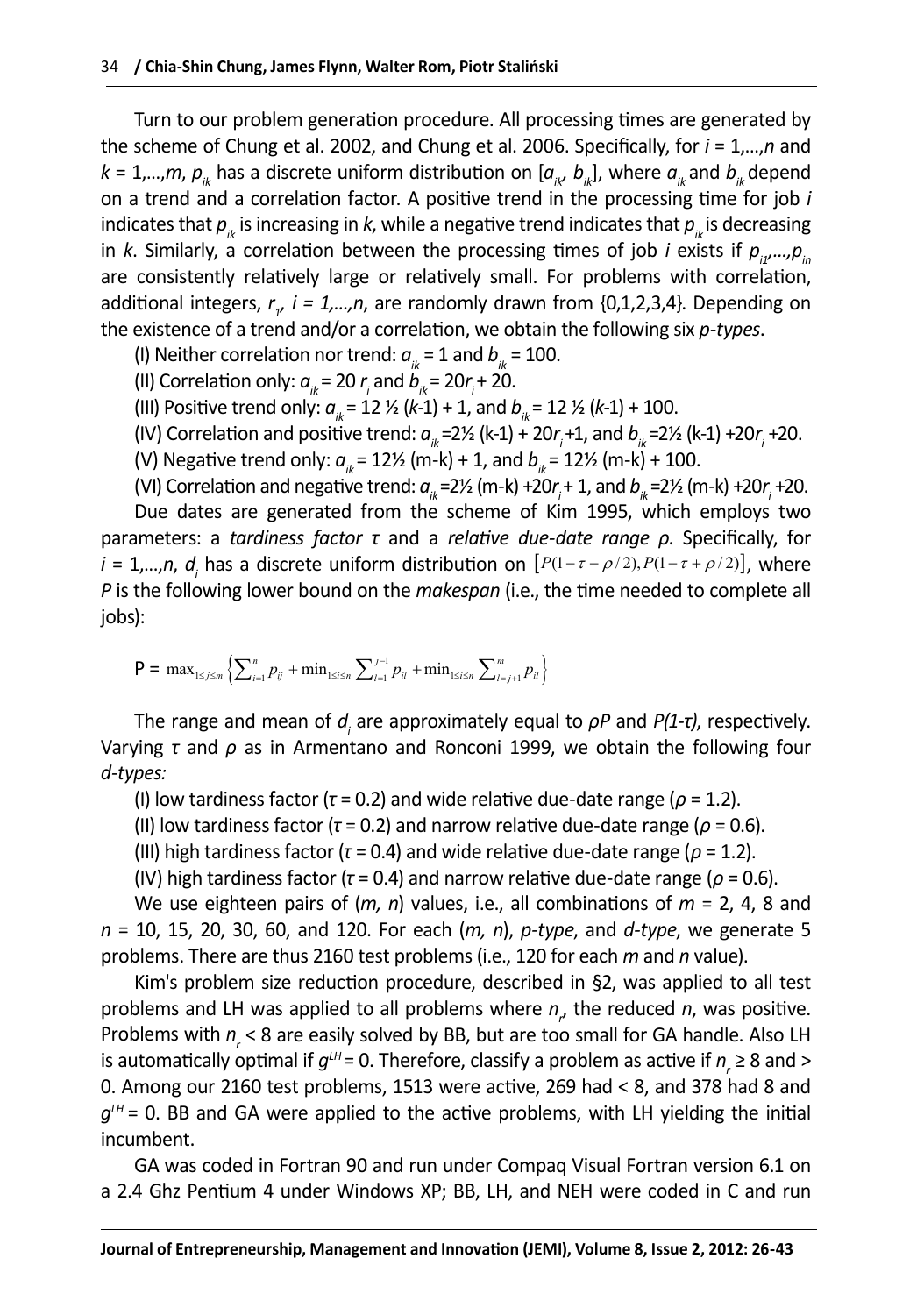under Microsoft Visual C++ version 6.0 under Windows XP. All random numbers were generated by the *ran1* procedure from Press et al. 1992. The parameter MAXREP of LH was set to 120. BB *stopped prematurely* whenever the node count reached a specified *stop number* M-with a schedule that might or might not be optimal. We tried several values of *M*, since it strongly affects the computation time and the solution quality of BB. Initially, we applied BB to all active problems after setting *M* = 10<sup>7</sup> for *n* = 10, 15, 20, and 30 and setting  $M = 4.10^6$  for  $n = 60$  and 120. This led to optimal solutions whenever  $n = 10$ . Next, we resolved the problems with  $n = 15$  and  $n = 20$  after setting  $M = 2.10<sup>7</sup>$ . This resulted in 94.3% of problems with  $n = 15$  and in 43.6% of problems with n = 20 being solved to optimality. Then, we performed additional computations in which all of the problems with  $n = 15$  where BB stopped prematurely were solved to optimality by setting M = 2·10<sup>9</sup>. Among these 44 problems, 8 had their objective functions improved. (The other 36 were already optimal.)

The hardest problem took 1.44 hours and had a node count of 1.2 billion. All these computations together with all the computations for LH and NEH were performed on a 3.0 Ghz Pentium D. The remaining computations described next were arduous. They were run on several Pentium computers several with clock speeds ranging from 1.7 Ghz to 3.0 Ghz, which must be taken into account when comparing computation times. First, to better depict optimal solutions, we resolved the problems with *n* = 20 after setting *M* = 4·10<sup>8</sup>. This resulted in 63.7% of problems being solved to optimality. Second, we resolved problems with  $n = 30$  after setting  $M = 2.10<sup>7</sup>$  and problems with *n* = 60 and 120 after setting *M* = 10<sup>7</sup>. Incidentally, these changes in M greatly increased the mean computation time for BB, but had only a small effect on the average solution quality.

Active test problems can be classified according to whether *BB succeeds* in finding schedule which is known to be optimal or *BB stops prematurely* with a schedule that might be suboptimal. Table 1 reports on the number of test problems in each classification as a function of n and d-type (using the largest *M* values employed, i.e., *M* = 10<sup>7</sup> for *n* = 10, *M* = 2·109 for *n* = 15, *M* = 4·108 for *n* = 20, *M* = 2·10*<sup>7</sup>* for *n* = 30, and *M* = 10<sup>7</sup> for *n* ≥ 60). Notice that d-type I and II problems are less likely to be active than d-type III and IV problems, especially as *n* increases. In particular, when *n* = 120, almost none of the d-type I and II problems and almost all of d-type III and IV problems are active.

All tables, but Table 1, deal with the 1513 active test problems. Table 2 reports on the number of active problems and the percent where BB stopped prematurely versus *n* and *M*. Notice that for the largest *M* values employed, BB stops prematurely for 0%, 0%, 36.3%, 83.0%, 89.5%, and 88.8% of the active test problems when *n* = 10, 15, 20, 30, 60, and 120, respectively. Note that the test problems of this article are harder than those of Chung et al. 2006, as shown by the percentage of problems where BB stops early.

Tables 3, 4, and 5 list the mean and standard deviations of the computation times of LH versus n, BB versus *n* and *M*, and GA versus *n* and *ρlocs*, respectively, for the active test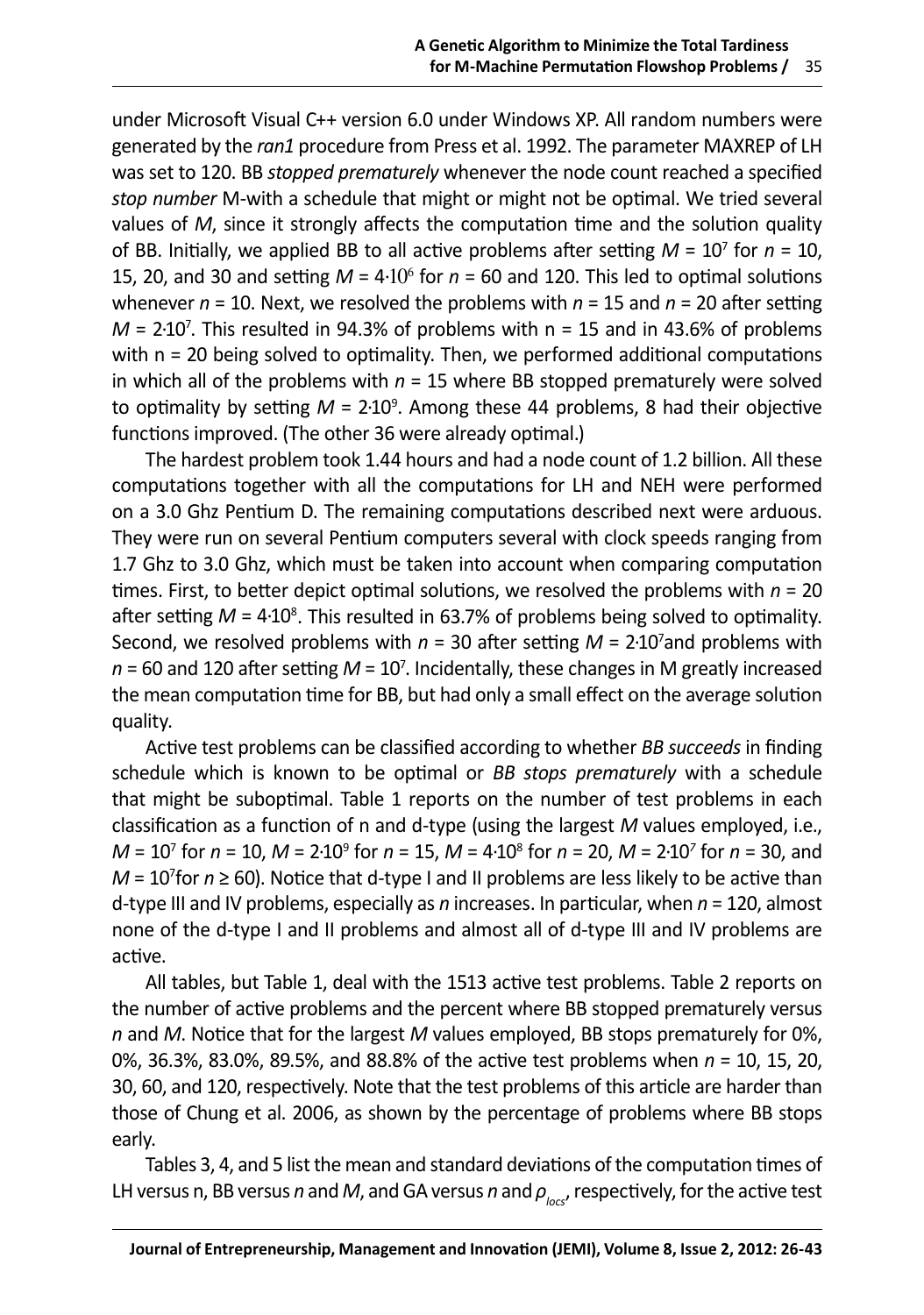problems. Notice that the standard deviation values in these and other tables tend to be high relative to the mean values, reflecting the high degree of variability. The mean computation times for LH are much smaller than the mean computation times for GA and BB, but tend to increase rapidly with *n*. For large *n*, one might want to reduce the times for LH by making the parameter MAXREP smaller and redefining neighborhood along the lines of §3 in order as to get *O(n)* instead of *O(n2 )* neighbors for each schedule and this bring the number of calculations for LH down from *O(mn3 )* to *O(mn2 )*.

**Table 1.** Number of problems in each classification vs. n and d-type (using highest M values for BB)

|                      |     |         | d-types I and II |     |     |               | d-types III and IV |      |       |     |         | Row    |       |
|----------------------|-----|---------|------------------|-----|-----|---------------|--------------------|------|-------|-----|---------|--------|-------|
| Classification       | n   |         |                  |     |     |               |                    | n    |       |     |         |        | Total |
|                      | 10  | 15      | 20               | 30  | 60  | 12            | 10                 | 15   | 20    | 30  |         | 60 120 |       |
| $n_{.} < 8$          | 13  | 16      | 25               | 33  | 74  | 100           | 1                  |      |       | 2   |         | 2      | 269   |
| $n \geq 8$ and       | 31  | 40      | 58               | 73  | 85  | 78            | 1                  | 2    | 3     |     |         |        | 378   |
| BB stops normally    |     | 136 124 | 44               | 15  | 1   | 0             | 178                | -176 | - 130 | 27  | 20      | 20     | 871   |
| BB stops prematurely |     |         | 53               | 59  | 20  | $\mathcal{P}$ | 0                  | 0    | 46    |     | 146 159 | -157   | 642   |
| Column Total         | 180 | 180     | 180              | 180 | 180 | 180           | 180                | 180  | 180   | 180 | 180     | 180    | 2160  |

**Table 2.** Number of active problems and % where BB stopped prematurely vs. *n* and *M*

| n   | Active<br>problems | % stopped<br>$M = 4.10^6$ | $M = 107$ | $M = 2.107$              | $M = 4.10^8$             | $M = 2.10^9$             |
|-----|--------------------|---------------------------|-----------|--------------------------|--------------------------|--------------------------|
| 10  | 314                | $\overline{\phantom{a}}$  | 0         | -                        | $\overline{\phantom{a}}$ | $\overline{\phantom{a}}$ |
| 15  | 300                | $\overline{\phantom{a}}$  | 9.0       | 5.7                      | -                        | 0                        |
| 20  | 273                | ۰                         | 60.8      | 56.4                     | 36.3                     | -                        |
| 30  | 247                | ۰                         | 85.4      | 83.0                     | $\overline{\phantom{a}}$ | ۰                        |
| 60  | 200                | 90.0                      | 89.5      | -                        |                          | ۰                        |
| 120 | 179                | 91.1                      | 88.8      | $\overline{\phantom{a}}$ | -                        | ٠                        |

|                                                                                                  | n = 10<br>$n = 15$ |  | $n = 20$ |  | N = 30                                  |  | n = 60 |  | n = 120   |  |
|--------------------------------------------------------------------------------------------------|--------------------|--|----------|--|-----------------------------------------|--|--------|--|-----------|--|
| mean                                                                                             | s.d.               |  |          |  | mean s.d. mean s.d. Mean s.d. mean s.d. |  |        |  | mean s.d. |  |
| $0.0002$ $0.002$ $0.001$ $0.004$ $0.002$ $0.005$ $0.010$ $0.011$ $0.118$ $0.122$ $1.287$ $1.549$ |                    |  |          |  |                                         |  |        |  |           |  |

**Table 4.** Computation times for BB in seconds

|     |                          | $M = 4.10^6$             | $M = 10^{7}$ |        | $M = 2.10^{7}$ |                          | $M = 4.10^8$             |        | $M = 2.10^9$ |       |
|-----|--------------------------|--------------------------|--------------|--------|----------------|--------------------------|--------------------------|--------|--------------|-------|
| n   | mean                     | s.d.                     | mean         | s.d.   | mean           | s.d.                     | mean                     | s.d.   | mean         | s.d.  |
| 10  | $\overline{\phantom{a}}$ | $\overline{\phantom{a}}$ | 0.01         | 0.03   |                | $\overline{\phantom{a}}$ |                          |        |              |       |
| 15  | $\overline{\phantom{a}}$ | $\overline{\phantom{a}}$ | 17.5         | 34.7   | 23.8           | 52.0                     | $\overline{\phantom{a}}$ | ٠      | 57.7         | 322.9 |
| 20  | $\overline{\phantom{a}}$ | $\blacksquare$           | 166.2        | 160.9  | 311.3          | 314.4                    | 3683.7                   | 4762.1 |              |       |
| 30  | $\overline{\phantom{m}}$ | $\overline{\phantom{a}}$ | 448.6        | 313.1  | 1808.8 1530.2  |                          | $\sim 10$                |        |              |       |
| 60  | 717.0                    | 617.6                    | 1887.2       | 1765.1 |                | $\sim$ 100 $\mu$         |                          |        |              |       |
| 120 | 2688.6                   | 2526.0                   | 6725.2       | 6575.7 |                |                          |                          |        |              |       |
|     |                          |                          |              |        |                |                          |                          |        |              |       |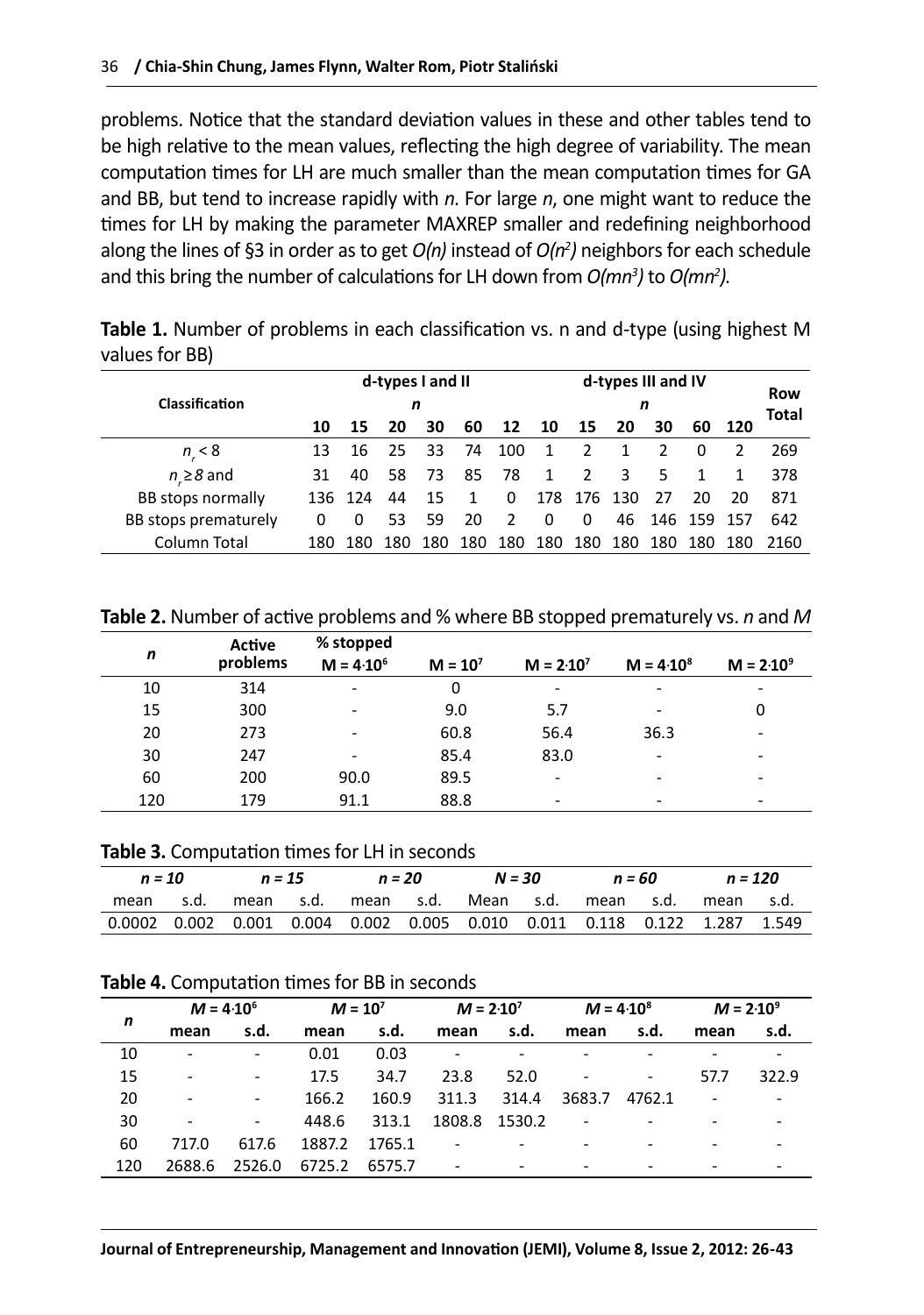| n   |      | $\rho_{\text{loss}} = 0$ |       | $\rho_{_{locs}}$ = 0.01 | $\rho_{\text{loss}} = 0.10$ |        |        | $\rho_{\text{loss}} = 1$ |  |
|-----|------|--------------------------|-------|-------------------------|-----------------------------|--------|--------|--------------------------|--|
|     | mean | s.d.                     | mean  | s.d.                    | mean                        | s.d.   | mean   | s.d.                     |  |
| 10  | 3.3  | 0.8                      | 3.4   | 0.8                     | 4.6                         | 1.2    | 15.4   | 5.4                      |  |
| 15  | 4.5  | 1.2                      | 4.8   | 1.3                     | 8.2                         | 2.7    | 37.6   | 17.0                     |  |
| 20  | 6.1  | 2.2                      | 7.1   | 2.8                     | 14.5                        | 6.8    | 77.5   | 40.1                     |  |
| 30  | 9.9  | 5.7                      | 13.0  | 6.7                     | 37.0                        | 23.5   | 239.4  | 140.9                    |  |
| 60  | 24.7 | 23.3                     | 52.6  | 46.9                    | 277.6                       | 268.3  | 2010.6 | 1801.4                   |  |
| 120 | 49.1 | 58.4                     | 317.9 | 424.9                   | 2509.3                      | 3561.1 | ٠      | -                        |  |

**Table 5.** Computation time for GA in seconds

## **Table 6.** *π (NEH, LH)*

| $n = 10$  |                              |  | $n = 15$ |  |  | n = 20 n = 30 |  | n = 60 |  | n = 120                                                               |  |
|-----------|------------------------------|--|----------|--|--|---------------|--|--------|--|-----------------------------------------------------------------------|--|
| mean s.d. |                              |  |          |  |  |               |  |        |  | Mean s.d. mean s.d. mean s.d. mean s.d. mean s.d.                     |  |
|           |                              |  |          |  |  |               |  |        |  | -11.1 40.5 -25.1 103.5 -34.8 218.8 -50.4 235.2 -37.2 135.1 -20.1 61.9 |  |
|           | cource: authors' olahoration |  |          |  |  |               |  |        |  |                                                                       |  |

source: authors' elaboration

# **Table 7.** % of cases where  $g^{\mu \mu} < g^{\text{NEH}}$

| n = 10 | n = 15 | n = 20 | = 30 | n = 60 | $n = 120$ |
|--------|--------|--------|------|--------|-----------|
| 59.9   |        |        | 89.9 | 89.0   | .         |

## **Table 8.** *π (BB, LH)*

|     |                          | $M = 4.10^6$             |      | $M = 107$ | $M = 2.107$              |      | $M = 4.10^8$             |      | $M = 2.10^9$             |      |
|-----|--------------------------|--------------------------|------|-----------|--------------------------|------|--------------------------|------|--------------------------|------|
| n   | mean                     | s.d.                     | mean | s.d.      | mean                     | s.d. | mean                     | s.d. | mean                     | s.d. |
| 10  | ٠                        | -                        | 1.8  | 9.2       |                          |      |                          |      | -                        |      |
| 15  | $\overline{\phantom{a}}$ | $\overline{\phantom{a}}$ | 3.7  | 12.2      | 3.7                      | 12.2 | $\overline{\phantom{a}}$ | -    | 3.8                      | 12.2 |
| 20  | $\overline{\phantom{a}}$ | $\overline{\phantom{a}}$ | 3.7  | 11.0      | 3.9                      | 11.4 | 4.7                      | 12.3 | $\overline{\phantom{a}}$ | -    |
| 30  | $\overline{\phantom{a}}$ | -                        | 2.0  | 10.1      | 2.1                      | 10.1 | ۰                        |      | ۰                        | -    |
| 60  | 0.5                      | 3.9                      | 0.5  | 3.9       | ٠                        | ٠    | -                        |      | ٠                        | -    |
| 120 | 0.01                     | 0.1                      | 0.03 | 0.2       | $\overline{\phantom{a}}$ |      |                          |      |                          |      |

## **Table 9.** *π (GA, LH)*

| n   |      | $\rho_{\text{loss}} = 0$ |      | $\rho_{\rm \scriptscriptstyle locs}^{}$ = 0.01 | $\rho_{\text{loss}} = 0.10$ |      | $\rho_{\text{locs}} = 1$ |      |  |
|-----|------|--------------------------|------|------------------------------------------------|-----------------------------|------|--------------------------|------|--|
|     | Mean | s.d.                     | Mean | s.d.                                           | Mean                        | s.d. | Mean                     | s.d. |  |
| 10  | 1.7  | 9.2                      | 1.6  | 8.2                                            | 1.8                         | 9.2  | 1.8                      | 9.2  |  |
| 15  | 3.0  | 11.2                     | 3.5  | 11.7                                           | 3.7                         | 12.2 | 3.7                      | 12.2 |  |
| 20  | 3.2  | 10.1                     | 4.6  | 11.3                                           | 5.3                         | 12.9 | 5.3                      | 13.0 |  |
| 30  | 3.8  | 12.9                     | 6.8  | 16.7                                           | 7.8                         | 17.8 | 8.4                      | 18.7 |  |
| 60  | 2.9  | 11.4                     | 7.3  | 16.6                                           | 8.2                         | 17.3 | 8.6                      | 17.5 |  |
| 120 | 1.6  | 7.9                      | 3.9  | 10.6                                           | 4.5                         | 11.6 | $\overline{\phantom{a}}$ | ۰    |  |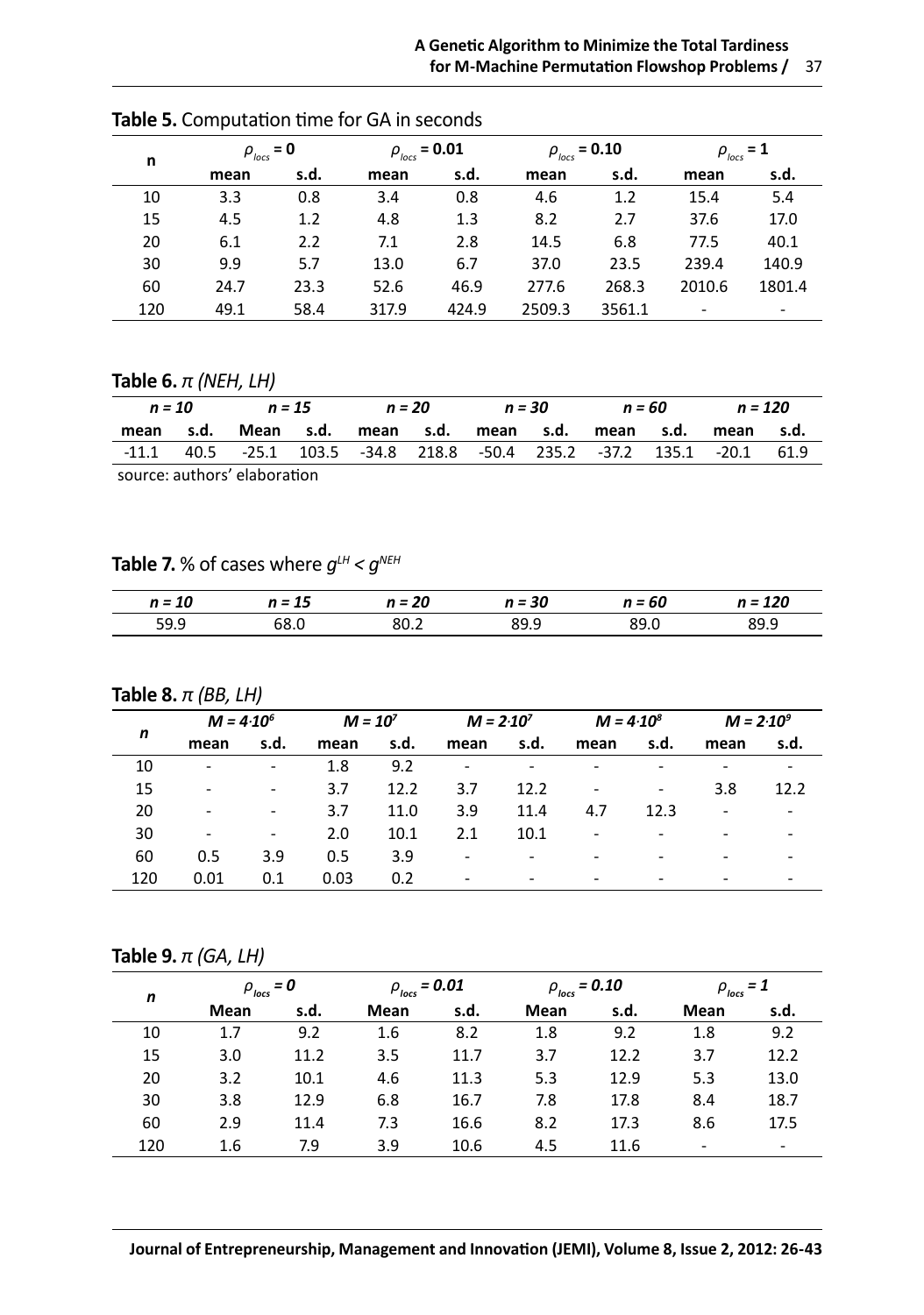| n   | м                 | $g_{\scriptscriptstyle{BB}}$ < $g_{\scriptscriptstyle{LH}}$ |                                                                 | $\rho_{\text{loss}} = 0$ |                     | $\rho_{_{locs}}$ = 0.10 |                   |                        |  |  |
|-----|-------------------|-------------------------------------------------------------|-----------------------------------------------------------------|--------------------------|---------------------|-------------------------|-------------------|------------------------|--|--|
|     |                   |                                                             | $g^{\scriptscriptstyle GA}\!\! <\!\! g^{\scriptscriptstyle LH}$ | $g^{GA} < g^{BB}$        | $g^{BB}$ < $g^{GA}$ | $g^{GA}$ < $g^{LH}$     | $g^{GA} < g^{BB}$ | $g^{_{BB}}< g^{_{GA}}$ |  |  |
| 10  | $10^{7}$          | 23.9                                                        | 22.9                                                            | 0                        | 1.9                 | 23.9                    | 0                 | 0                      |  |  |
| 15  | $10^{7}$          | 38.7                                                        | 32.3                                                            | 0                        | 14.0                | 39.3                    | 0.7               | 1.3                    |  |  |
| 15  | 2.10 <sup>9</sup> | 39.3                                                        | 32.3                                                            | 0                        | 14.7                | 39.3                    | 0                 | 13.3                   |  |  |
| 20  | 2.10 <sup>7</sup> | 46.5                                                        | 45.4                                                            | 11.0                     | 22.3                | 56.4                    | 19.0              | 3.7                    |  |  |
| 20  | $4.10^{8}$        | 52.7                                                        | 45.4                                                            | 4.0                      | 26.4                | 56.4                    | 7.7               | 4.4                    |  |  |
| 30  | 2.10 <sup>7</sup> | 23.9                                                        | 55.1                                                            | 42.1                     | 12.1                | 73.7                    | 60.3              | 1.2                    |  |  |
| 60  | $4.10^{6}$        | 4.0                                                         | 55.3                                                            | 54.2                     | 0.6                 | 78.0                    | 74.5              | 0                      |  |  |
| 120 | $4.10^{6}$        | 1.7                                                         | 45.3                                                            | 43.6                     | 0.6                 | 81.0                    | 79.3              | 0                      |  |  |

**Table 10.** % of cases where selected algorithms outperform one another

**Table 11.** % of problems where BB stops normally and *π\* (GA)* when BB stops normally

|     |                   |                       |                          |      |                                                |      | π (GA)                      |      |                              |      |  |  |  |  |  |  |
|-----|-------------------|-----------------------|--------------------------|------|------------------------------------------------|------|-----------------------------|------|------------------------------|------|--|--|--|--|--|--|
| n   | М                 | % stopped<br>normally | $\rho_{\text{loss}} = 0$ |      | $\rho_{\rm \scriptscriptstyle locs}^{}$ = 0.01 |      | $\rho_{\text{loss}} = 0.10$ |      | $=1$<br>$\rho_{\text{loss}}$ |      |  |  |  |  |  |  |
|     |                   |                       | Mean                     | s.d. | Mean                                           | s.d. | Mean                        | s.d. | Mean                         | s.d. |  |  |  |  |  |  |
| 10  | $10^{7}$          | 100                   | 0.1                      | 0.7  | 0.3                                            | 4.2  | 0                           | 0    | 0                            | 0    |  |  |  |  |  |  |
| 15  | $2.10^9$          | 100                   | 1.1                      | 7.1  | 0.3                                            | 2.9  | 0.05                        | 0.6  | 0.01                         | 0.1  |  |  |  |  |  |  |
| 20  | $4.10^{8}$        | 63.7                  | 2.5                      | 9.2  | 1.2                                            | 7.3  | 0.1                         | 0.9  | 0.01                         | 0.1  |  |  |  |  |  |  |
| 30  | 2.10 <sup>7</sup> | 17.0                  | 0.4                      | 1.3  | 0.1                                            | 0.6  | 0.05                        | 0.2  | 0.02                         | 0.1  |  |  |  |  |  |  |
| 60  | 10 <sup>7</sup>   | 10.5                  | 2.6                      | 10.3 | 0                                              | 0    | 0                           | 0    | 0                            | 0    |  |  |  |  |  |  |
| 120 | 10 <sup>7</sup>   | 11.2                  | 0.01                     | 0.04 | 0                                              | 0    | 0                           | 0    | ۰                            |      |  |  |  |  |  |  |

Turn to BB and GA. For  $n = 10$ , the mean computation time under BB is much smaller than under GA, while for  $n \geq 20$ , the mean computation times for GA tend to be much smaller than for BB-especially when  $\rho_{\text{loc}}$  is small. Notice that the mean computation times for GA in Table 5 appear to grow linearly with *n* when  $\rho_{\text{loc}}$  = 0 and quadratically in *n* when *ρlocs* > 0. This is not surprising since each evaluation of the tardiness function, *g(s)*, requires *O(mn)* calculations, while each local search for GA search requires  $O(mn^2)$  calculations. As discussed later in this section, our numerical results indicate that small values of  $\rho_{\text{loc}}$  are effective in trading-off computation time and solution quality.

The remaining tables deal with the solution quality of our algorithms on active test problems. In general, one can evaluate the solution quality of a schedule by comparing it with a benchmark schedule or with an optimal schedule-when an optimal schedule is obtainable. Our benchmark schedule is the one produced by LH and our criterion is the percentage average measure defined below. This measure is appropriate when the goal is to minimize a nonnegative objective function.

Define the *percentage advantage of algorithm* A over LH by *π* (*A*,*LH*) =  $100(g<sup>LH</sup> - g<sup>A</sup>)$  /  $g<sup>LH</sup>$  $)/g^{\mu}$  (4.1)

For active test problems,  $g^{\mu\nu}$  is positive so (4.1) is defined. The quantity  $\pi$  (A,LH) represents the difference between  $q<sup>th</sup>$  and  $q<sup>A</sup>$  expressed as a percentage of  $q<sup>th</sup>$ . Tables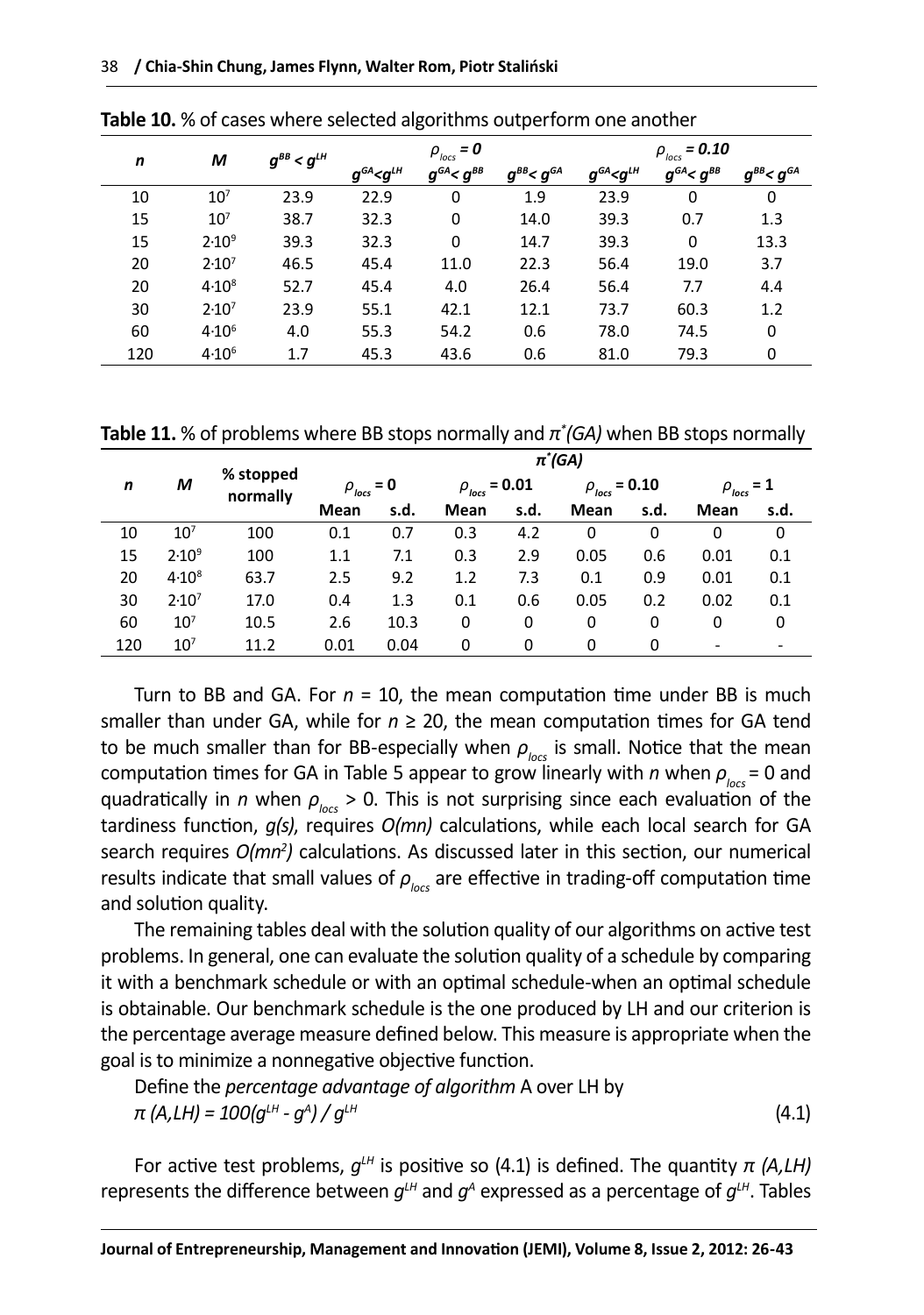6, 8, and 9 evaluate the solution quality of NEH, BB, and GA on active test problems using *π(NEH, LH)*, *π(BB, LH)*, and *π(GA, LH)*, respectively. Note that NEH provides a starting solution for LH, and LH provides a starting solution for BB and GA. Hence,  $q^{\mu} \leq$  $q^{NEH}$ ,  $q^{BB}$  ≤  $q^{LH}$ , and  $q^{GA}$  ≤  $q^{LH}$ , implying that  $π(NEH, LH)$  ≤ 0,  $π(BB, LH) ≥ 0$ , and  $π(GA, LH) ≥$ *0* for active test problems.

Similarly, define the percentage advantage of an optimal solution over A by

$$
\pi^*(A) = \begin{cases} 0, & \text{if } g^A = g^*, \\ 100(g^A - g^*)/g^A, & \text{if } g^A > g^*, \end{cases}
$$
 (4.2)

where *g\** denotes the optimal total tardiness. Note that (4.2) is always defined since *g*<sup>\*</sup> ≥ 0, implying that  $g^A > 0$  when  $g^A > g^*$ . The quantity  $\pi^*(A)$  represents the difference between  $g^{\scriptscriptstyle A}$  and  $g^*$  expressed as a percentage of  $g^{\scriptscriptstyle A}$ . When BB stops normally,  $g^*$  =  $g^{\scriptscriptstyle BB}$ , so one can obtain *π\* (A)*. Table 11 uses *π\* (GA)* to evaluate how close GA is to optimality on the set of test problems where BB stops normally.

Comparing LH with NEH, Table 6 reports on the mean and standard deviation of, *π(NEH, LH)*, the percentage advantage of NEH over LH versus n, while Table 7 reports on the percentage of cases where  $q<sup>LH</sup> < q<sup>NEH</sup>$  versus *n*. These tables indicate that the solution quality under NEH tends to be much worse that under LH. For instance, when *n* = 60, the mean value of *π(NEH)* equals -37.2, i.e., on the average *gNEH* is 37.2% larger than  $q<sup>LH</sup>$ ; furthermore,  $q<sup>LH</sup> < q<sup>NEH</sup>$  in 89.0 % of the cases. To verify that the differences between LH and NEH in Tables 6 and 7 also hold for large *n*, we generated additional test problems for *n* = 180, 240, and 300, using the same scheme as before, and got results similar to those for *n* = 120. These results suggest LH is a more appropriate benchmark than NEH when evaluating algorithms.

Table 8 compares BB with the LH by reporting in the mean and standard deviation of *π(BB, LH)* versus *n* and *M*. Similarly, Table 9 compares GA with LH by reporting in the mean and standard deviation of *π(GA, LH)* versus *n* and  $ρ_{loc}$ . Notice that GA does much better than LH for all *n* tested, while BB does substantially better for small *n*  only. Indeed, BB does only slightly better than LH when n is large, the mean percentage advantage equaling 0.5% for *n* = 60 and 0.03% for *n* = 120 for the largest *M* employed. These small values for large n might be due to BB often stopping prematurely.

Table 10 reports on the percent of cases where GA and BB outperform LH, GA outperforms BB, and BB outperforms GA for selected values *M* and for  $\rho_{\text{loc}} = 0$  and 0.10. Notice that  $g^{GA} = g^{BB}$  for all test problems when  $n = 10$ ,  $M = 10<sup>7</sup>$  and  $\rho_{\text{loc}} = 0.10$ . Since BB is always optimal those problems, GA must also be optimal. The results in Table 10 are more favorable to BB over LH when when *n* = 60 or 120 than the results in Table 8; however, when BB does better than LH, the difference tends to be small. For example, consider the cases reported in Tables 8 and 10 where  $n = 120$  and  $M = 4·10<sup>6</sup>$ . There, BB outperforms LH in 1.7% of the problems, but the average difference in the percentage advantage over NEH is only 0.01%.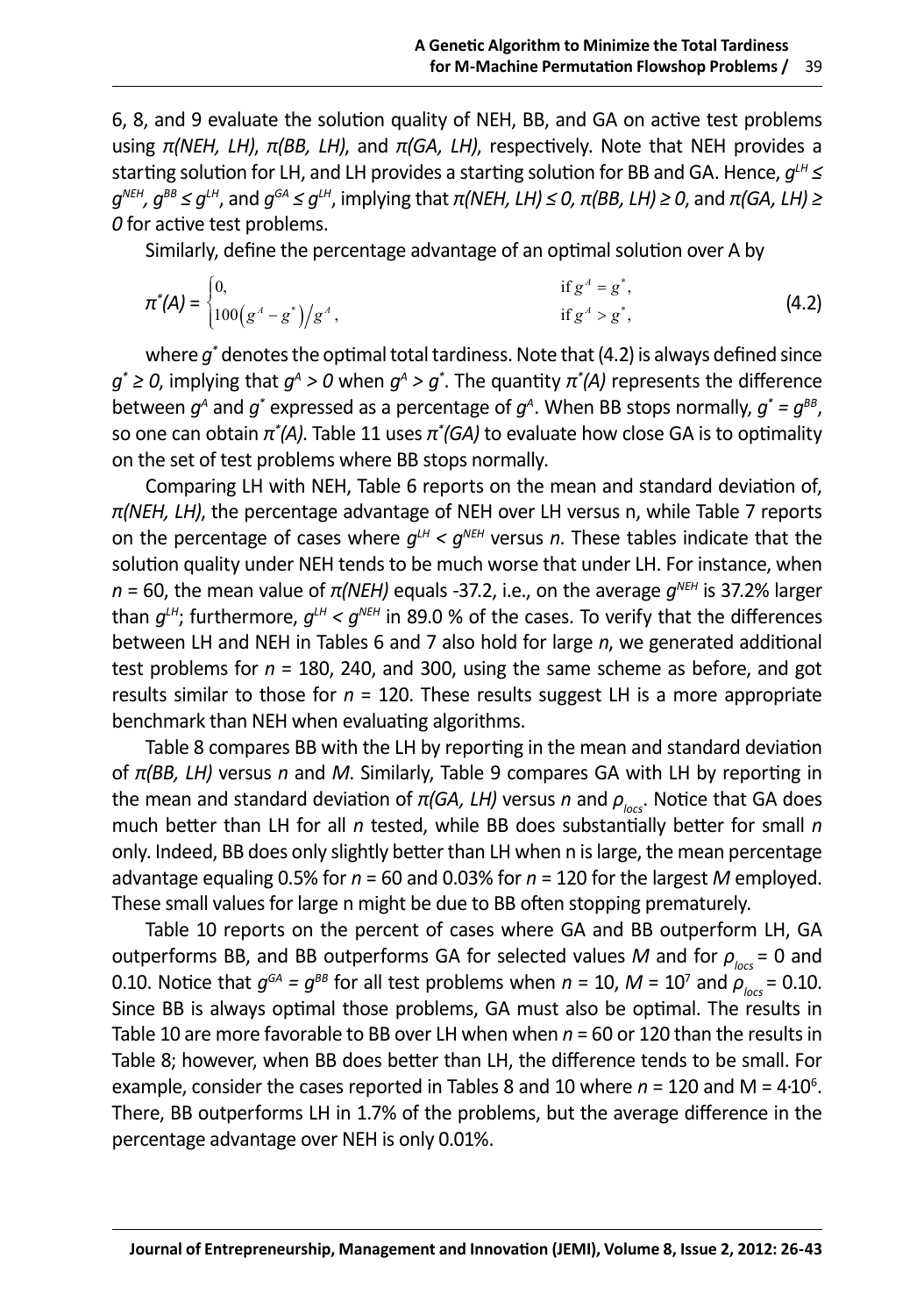Turn to a comparison of GA and BB. As indicated in the analysis of the various cases below, our numerical results indicate that BB is better for small *n* and GA is better for moderate and large *n*.

*The case n = 10:* As mentioned above, BB and LH obtain optimal schedules for all problems when M = 10<sup>7</sup> and  $\rho_{\text{\tiny locS}}$  = 0.10; however, BB is the clear winner, since its mean computation time of 0.01 seconds is far superior to GA's mean computation time of 4.6 seconds. (Both times are acceptable, however.)

*The case*  $n = 15$ *:* In terms of average solution quality, BB with  $M = 10<sup>7</sup>$  and LH with  $\rho_{\text{loss}}$  = 0.10 do equally well, with mean relative advantages over LH of 3.7% in Tables 8 and 9. Nevertheless, GA with a mean time of 8.2 seconds seems to be the winner over BB with a mean time of 17.5 seconds. On the other hand, BB can obtain optimal solutions for all test problems (with, however, an increase in the mean time to 57.7 seconds and only a 0.1% improvement in the mean relative advantage over LH).

*The case n = 20*. In terms of average solution quality and computation time, GA with  $\rho_{\text{locs}}$  = 0.10 does better than BB for any of the *M* values tested, i.e., the mean values of *π(GA, LH)* in Table 9 are greater than the mean values of *π(BB, LH)* in Table 8, and the mean times for BB in Table 4 are greater than the mean times for GA in Table 5.

*The case n* ≥ *30.* In terms of average solution quality and computation time, GA with  $\rho_{\text{loc}}$  = 0.01 does much better than BB for any of the *M* values tested. Furthermore, for *n ≥ 60*, the mean values of *π(BB, LH)* are close to 0 and BB never outperforms GA when  $\rho_{\text{loss}}$  = 0.10 (see Tables 8 and 10).

Table 11 reports on the percent of test problems where BB stops normally versus *n*, and the mean and standard deviation of *π\* (GA)*, the percentage advantage of an optimal solution over GA, versus *n* and  $\rho_{\text{loc}}$ . In order to maximize the number of problems where BB stops normally and thus *g\** is available, Table 11 utilizes the largest value of *M* employed by BB. For *n* = 10 and 20, all problems are solved to optimality by BB, and GA is almost as good as BB when  $\rho_{\text{loc}} \geq 0.01$ . For  $n = 20$ , 63.7% of the problems are solved to optimality, and the average solution quality of GA is good for  $\rho_{\text{loss}}$  = 0.01 and outstanding for  $\rho_{\text{loss}}$  ≥ 0.10. Finally, for  $n \ge 30$ , between 10% and 17% of the problems are solved to optimality by BB and GA is almost as good BB for such problems when *ρlocs* ≥ 0.01. For problems where *n* ≥ 30 and BB stops prematurely, the superior performance of GA indicates that on the average BB is not close to optimality; however, the average closeness of GA to optimality is unknown.

The parameter  $\rho_{\text{loc}}$  strongly affects the computation time and the solution quality of GA. One of our more interesting findings is that small values of  $\rho_{\text{loc}}$  are effective in trading-off computation time and solution quality. Tables 5 and 9 perform a sensitivity analysis on *ρlocs* that examines computation time and the solution quality of GA for *ρlocs* = 0, 0.01, 0.10, and 1. As expected, both computation time and solution quality tend to increase with  $\rho_{\text{loc}}$ . The data suggest that  $\rho_{\text{loc}}$  = 0.01 and  $\rho_{\text{loc}}$  = 0.10 are effective choices.

Incidentally, the entries for  $n = 120$  and  $\rho_{\text{loc}} = 1$  are missing from Tables 5 and 9. A sample of over 100 test problems found that increasing  $\rho_{\text{loc}}$  from 0.10 to 1 when *n* = 120 increased the mean of *ρ(GA, LH)* by under 0.5%, while greatly increasing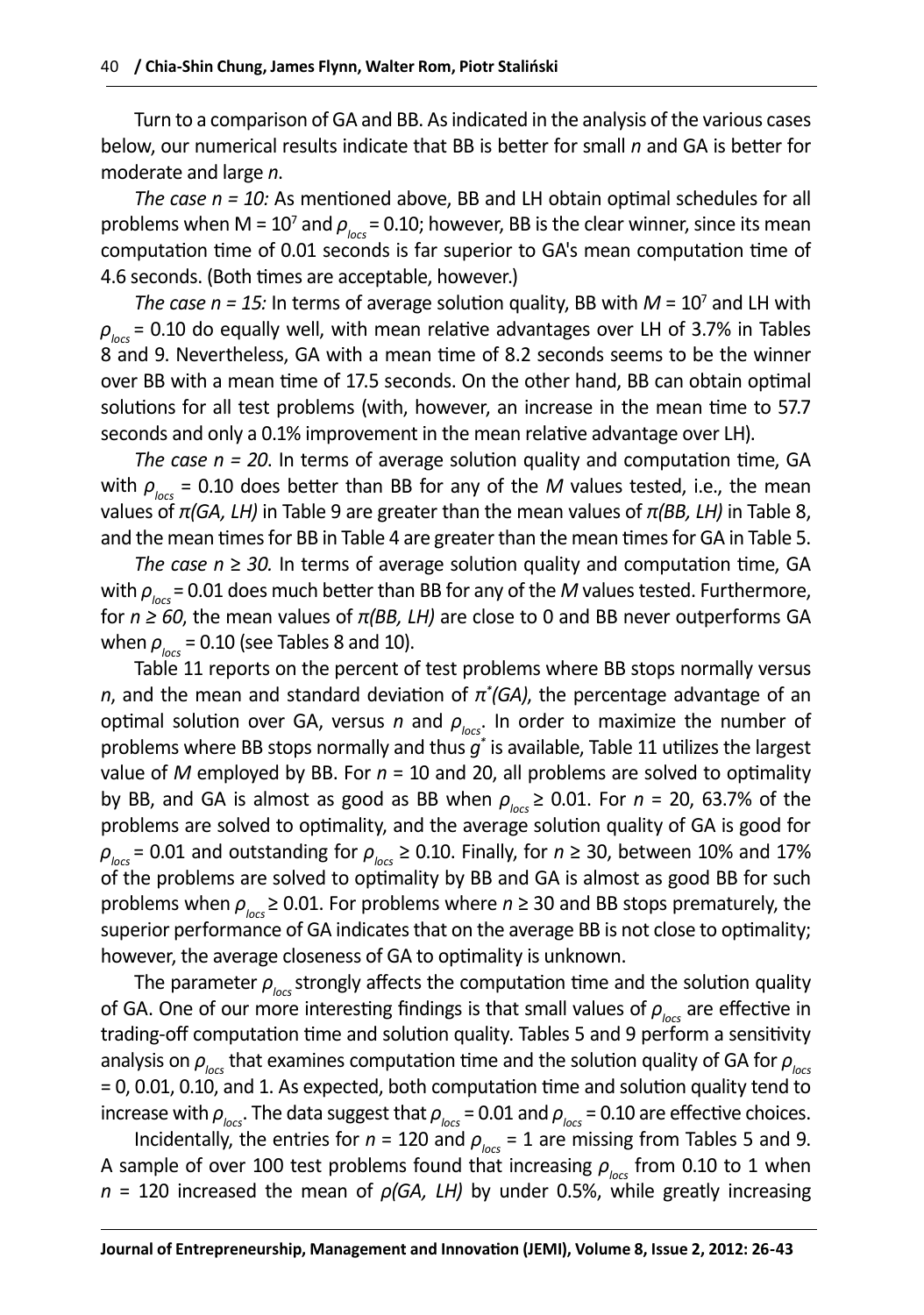computation times. (Many test problems took over 24 hours to solve.) Also, observe that in the row for *n* = 10 of Table 9, the mean of  $\rho(GA, LH)$  is smaller for  $\rho_{\text{loc}} = 0.01$  than for  $\rho_{\text{loc}}$  = 0, illustrating that  $\rho(GA, LH)$  is not always a nondecreasing function of  $\rho_{\text{loc}}$ .

## **Conclusions**

The *m*-machine, *n*-job, permutation flowshop problem with the total tardiness objective is a common scheduling problem, known to be NP-hard. Branch and bound, the usual approach to finding an optimal solution, experiences difficulty when *n* exceeds 20. This article fills a gap by providing a solution procedure for problems that are not solvable by the branch and bound algorithm of Chung et al. 2006, developing a genetic algorithm, GA, which can handle problems with larger *n*. GA incorporates clone removal, two populations with immigration, and probabilistic local search. We also undertake a numerical study comparing GA with an optimal branch and bound algorithm BB, and various heuristic algorithms, including the well known NEH algorithm and a new heuristic LH.

One critical advantage of this article is that the authors had developed the state of the art optimal algorithm for multi-machine tardiness problems and could use it to evaluate the performance of their algorithms. Extensive computational experiments indicate that LH is an effective heuristic and GA can produce noticeable improvements over LH. Furthermore, GA seems to do a much better job than BB of trading-off computation time and solution quality for  $n \geq 15$ , and the solution quality under BB is not noticeably better than under LH for large *n*. One striking result is that GA appears to do well for small values of the local search probability.

For future research, we believe that the following topics are potentially useful: (i) the application of other solution techniques to the problem, e.g., Lagrangean relaxation and slack variable decomposition; (ii) extending GA to other objectives, e.g., total weighted tardiness, total flowtime, total weighted flowtime, and makespan.

## **References**

- Armentano, V. and Ronconi, D. (1999). Tabu search for total tardiness minimization in flowshop scheduling problems. *Computers & Operations Research* 26, 219-235.
- Arroyo, J., and Armentano, V. (2005). Genetic local search for multi-objective flowshop scheduling problems. *European Journal of Operational Research* 167, 717-738.
- Chung, C.S., Flynn, J., and Kirca, O. (2002). A branch and bound algorithm to minimize the total flowtime for m-machine permutation flowshop problems. *International Journal of Production Economics* 79, 185-196.
- Chung, C.S., Flynn, J., and Kirca, O. (2006). A branch and bound algorithm to minimize the total tardiness for m-machine permutation flowshop problems. *European Journal of Operational Research*, 174, 1-10.
- Etiler, O., Toklu, B., Atak, M., and Wilson, J. (2004). A genetic algorithm for flow shop scheduling problems. *Journal of the Operational Research Society* 55, 830-835.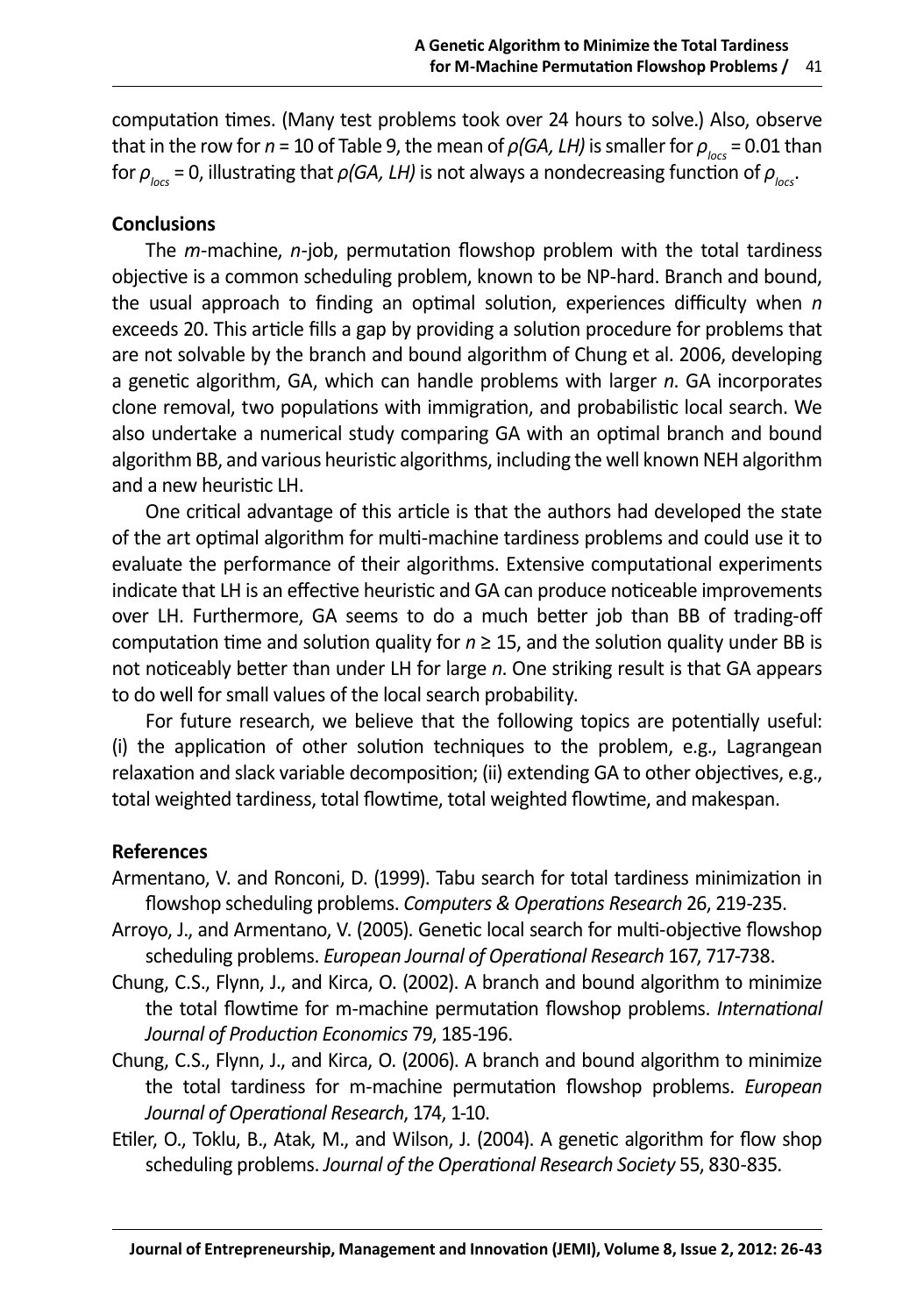- Framinan, J., Leisten, R., and Ruiz-Usano (2005). Comparison of heuristics for flowtime minimization in permutation flowshops. *Computers & Operations Research* 32, 1237-1254.
- Holland, H. (1975). Adaptation in Natural and Artificial Systems, University of Michigan Press, Ann Arbor.
- Kim, Y.D. (1993). Heuristics for Flowshop Scheduling Problems Minimizing Mean Tardiness. J. *Operational Research Society* 44, 19-28.
- Kim, Y.D. (1995). Minimizing tardiness in permutation flowshops. *European Journal of Operational Research* 85, 541-555.
- Koulamas, C. (1994). The total tardiness problem: review and extensions. *Operations Research* 42, 1025-1040.
- Lawler, E. (1997). A pseudopolynomial algorithm for sequencing jobs to minimize total tardiness. *Annals of Discrete Mathematics* 1, 331-342.
- Nawaz, M. ,Enscore, E., and Ham, I. (1983). A heuristic algorithm for the *m*-machine, *n*-job flowshop scheduling problem, OMEGA 11, 91-95.
- Ombuki, B., and Ventresca, M. (2004). Local search genetic algorithms for the job shop scheduling problem. *Applied Intelligence* 21, 99–109.
- Pinedo, M. (2002). *Scheduling*, 2<sup>nd</sup> Edition, Prentice-Hall, New Jersey.
- Potts, C., and Wassenhove, L. (1982). A decomposition algorithm for the single machine total tardiness problem. *Operations Research Letters* 1, 177-181.
- Press, W., Teukolsky, S., Vetterling, W., and Flannery, B. (1992). *Numerical Recipes in C : The Art of Scientific Computing*, 2nd ed., Cambridge University Press, Cambridge.
- Reeves, C. (1997). Genetic Algorithms for the Operations Researcher. INFORMS *Journal on Computing* 9, 231-250.
- Ruiz, R., and Maroto, C. (2005). A comprehensive review and evaluation of permutation flowshop heuristics. *European Journal of Operational Research* 165, 479-494
- Szwarc, W. (1993). Single machine total tardiness problem revisited, in Y. Ijiri (ed.). *Creative and Innovative Approaches to the Science of Management*, Quorum Books, 407-419.
- Szwarc, W., Croce, F., and Grosso, A. (1999). Solution of the single machine total tardiness problem. *Journal of Scheduling* 2, 55-71.
- Tang, L., and Liu, J. (2002). A modified genetic algorithm for the flow shop sequencing problem to minimize mean flow time. *Journal of Intelligent Manufacturing* 13, 61- 67.
- Vallada, E., Ruiz, R., and Minella, G. (2008). Minimizing total tardiness in the m-machine flowshop problem: a review and evaluation of heuristics and metaheuristics. *Computers & Operations Research* 35, 1350-1373.